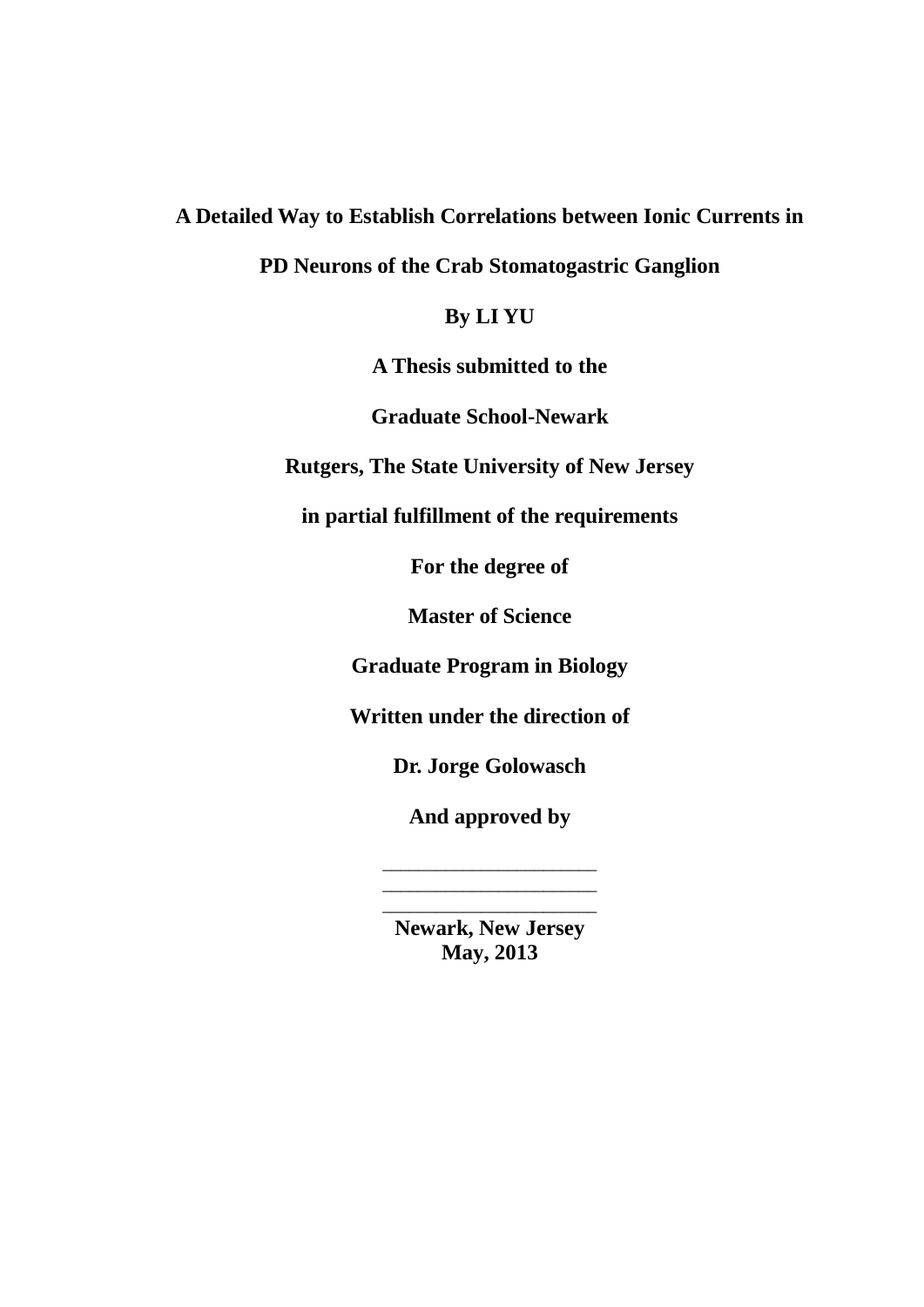# **Abstract of the Thesis**

# **A Detailed Way to Establish Correlations between Physical Currents**

# **in PD Neurons of the Crab Stomatogastric Ganglion**

# **by LI YU**

**Thesis Director: Dr. Jorge Golowasch**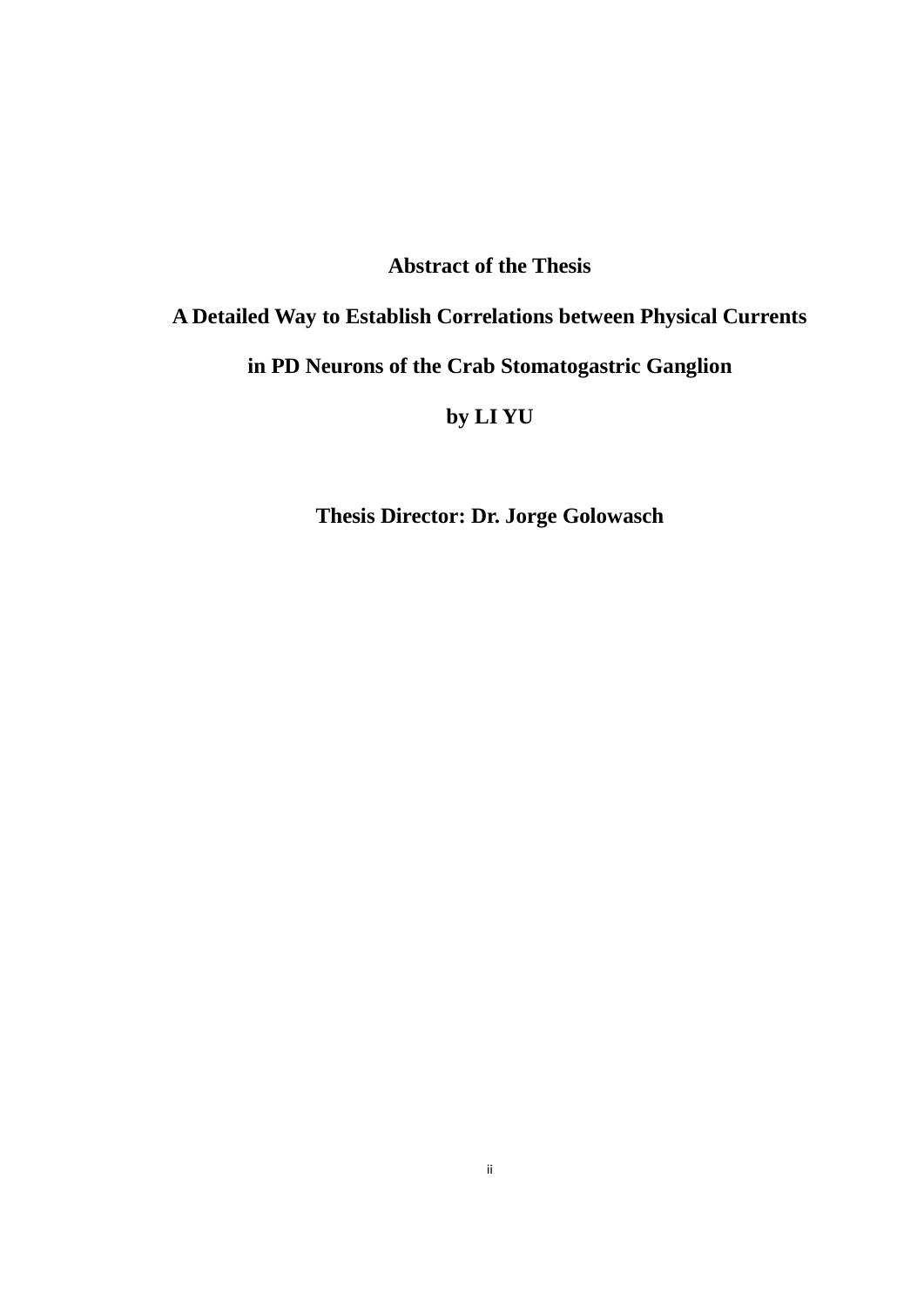Two electrically-coupled PD neurons in the stomatogastric ganglion (STG) of the crab, *Cancer borealis* are coupled with the pacemaker AB neuron. In recent years, several research groups have reported that a number of currents seem to be coexpressed in PD neurons, as revealed by a correlation in the amplitude of the currents, conductances or mRNA that codes for them. Among these currents, the correlations between the transient potassium outward current (IA), the high-threshold potassium outward current  $(I_{\text{HTK}})$  and the hyperpolarization-activated inward current  $(I_{\text{H}})$  are well established. Research also found that some of the currents may be coregulated constitutively, such as  $I_A$ - $I_H$ , and some may be dependent on neuromodulators, such as  $I_A$ - $I_{HTK}$ , and  $I_{HTK}$ - $I_H$ . The study presented here uses a more detailed and different way to measure the maximal conductance of  $I_A$ ,  $I_{HTK}$ ,  $I_H$ , with the goal of determining if current parameters other than the maximal conductance may be correlated. Here I also analyze possible relationships of the two known components of  $I_{\text{HTK}}$ : the calcium-dependent potassium current ( $I_{KCa}$ ) and the delayed rectifier current ( $I_{Kd}$ ). The results I have observed are consistent with the previous studies and confirm significant positive linear correlations between  $I_A$  and  $I_{HTK}$ ,  $I_A$  and  $I_H$ , and  $I_{HTK}$  and  $I_H$ . Even though the sample number is limited, I have also established the correlation between the two components of  $I_{\text{HTK}}$ :  $I_{\text{KCa}}$  and  $I_{\text{Kd}}$ , which is a result that contrasts with those at the mRNA level in which no significant linear correlations between *BK-KCa* (a gene that encodes for  $I_{KCa}$ ) and *shab* (a gene that encodes for  $I_{Kd}$ ), and *BK-KCa* and *shaw* (a gene also encodes for  $I_{Kd}$ ) were found. The other new finding here is the correlation in maximal conductance between I<sub>KCa</sub> and I<sub>H</sub>, and I<sub>Kd</sub> and I<sub>H</sub>, which is consistent with the correlation of *BK-KCa* and *H* (a gene that encodes for  $I_H$ ), and contrasts with the lack of significant correlations of *shab* and *H*, *shaw* and *H*.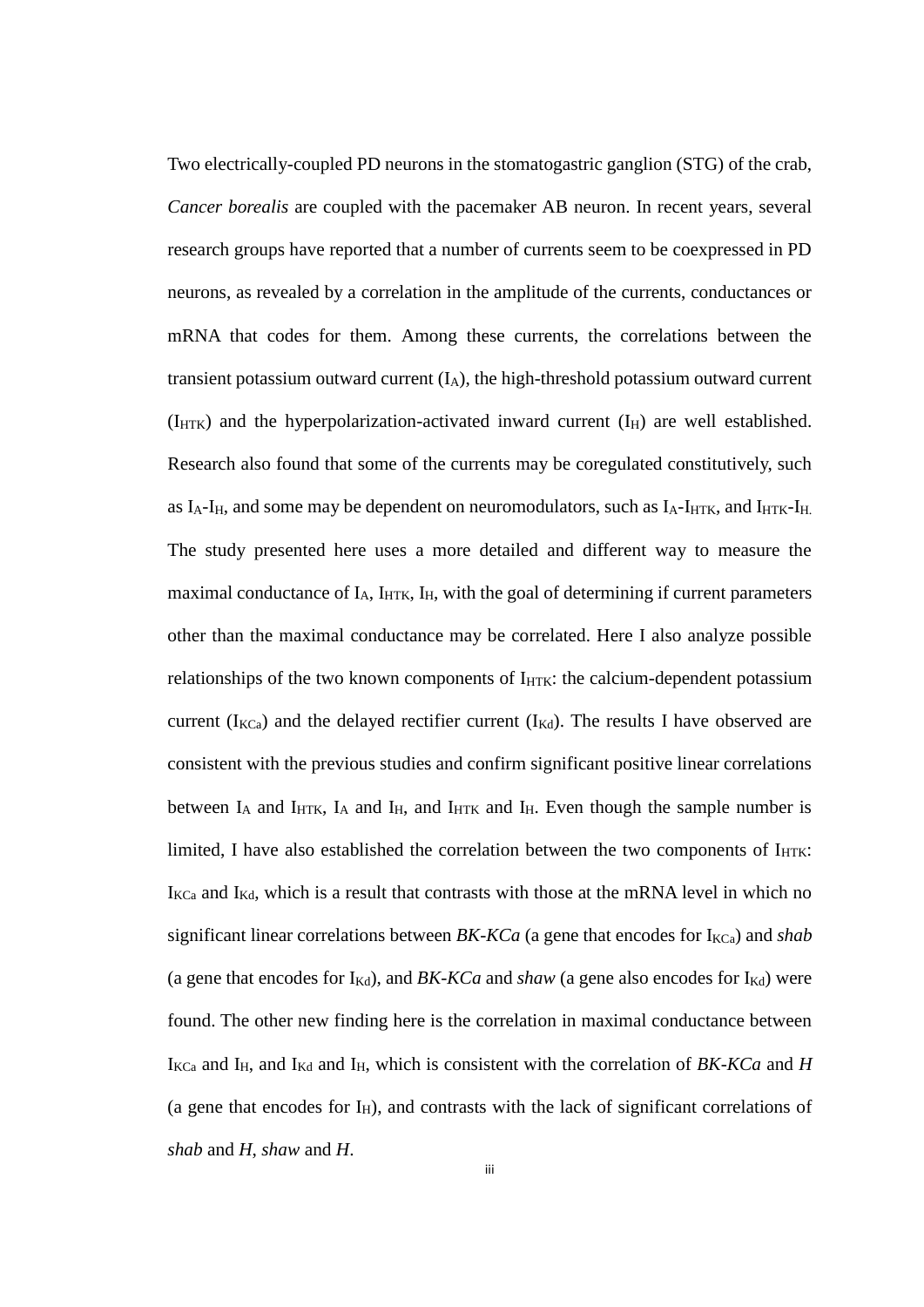Key Words: HHFit, I<sub>A</sub>, I<sub>HTK</sub>, I<sub>H</sub>, I<sub>KCa</sub>, I<sub>Kd</sub>, Correlation, PD neurons, STG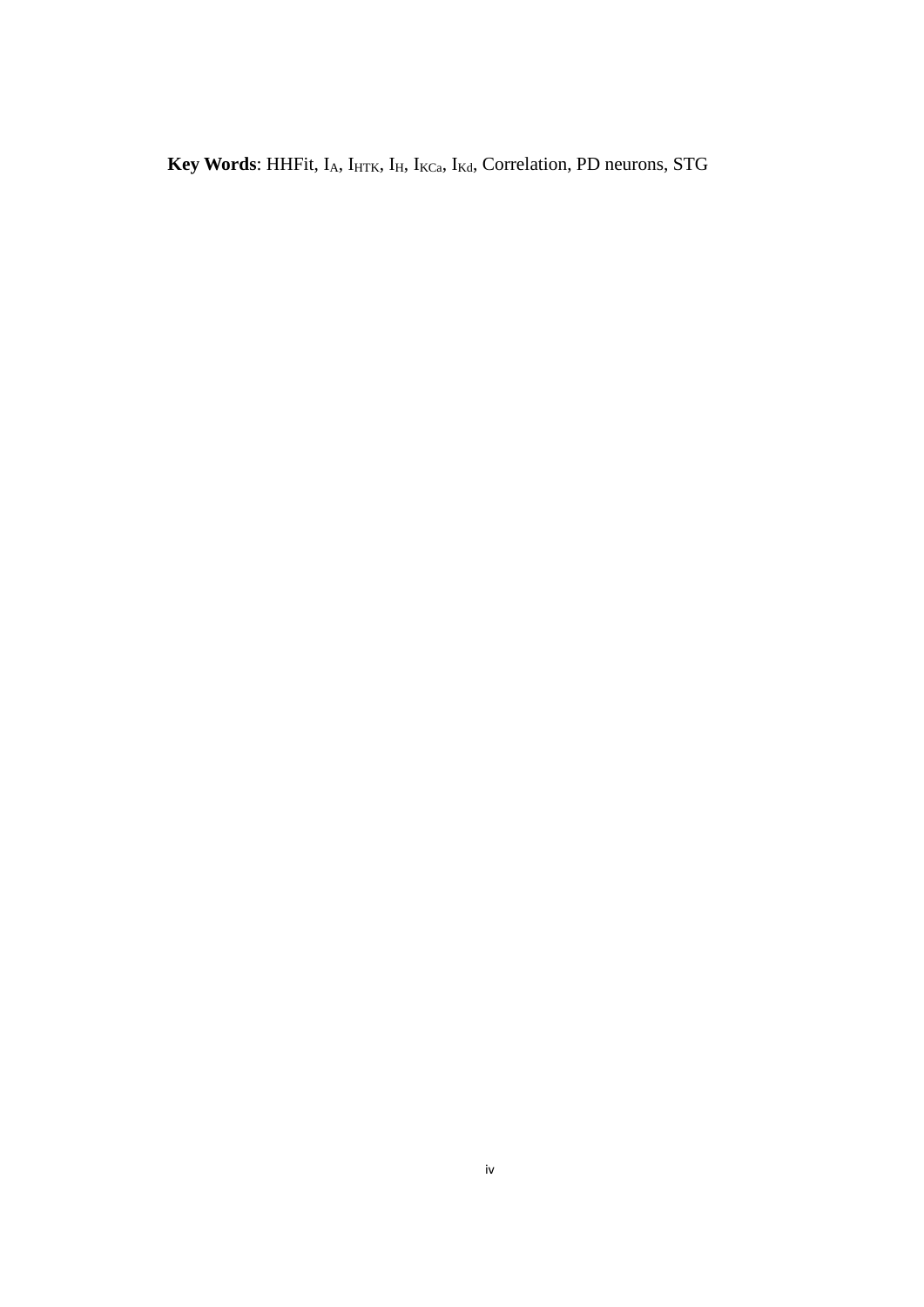**Acknowledgement: I'd like to thank Dr. Jorge Golowasch for his directions and useful comments at different stages of this work, Dr. Zhao and Dr. Nadim for their useful advice for my thesis.**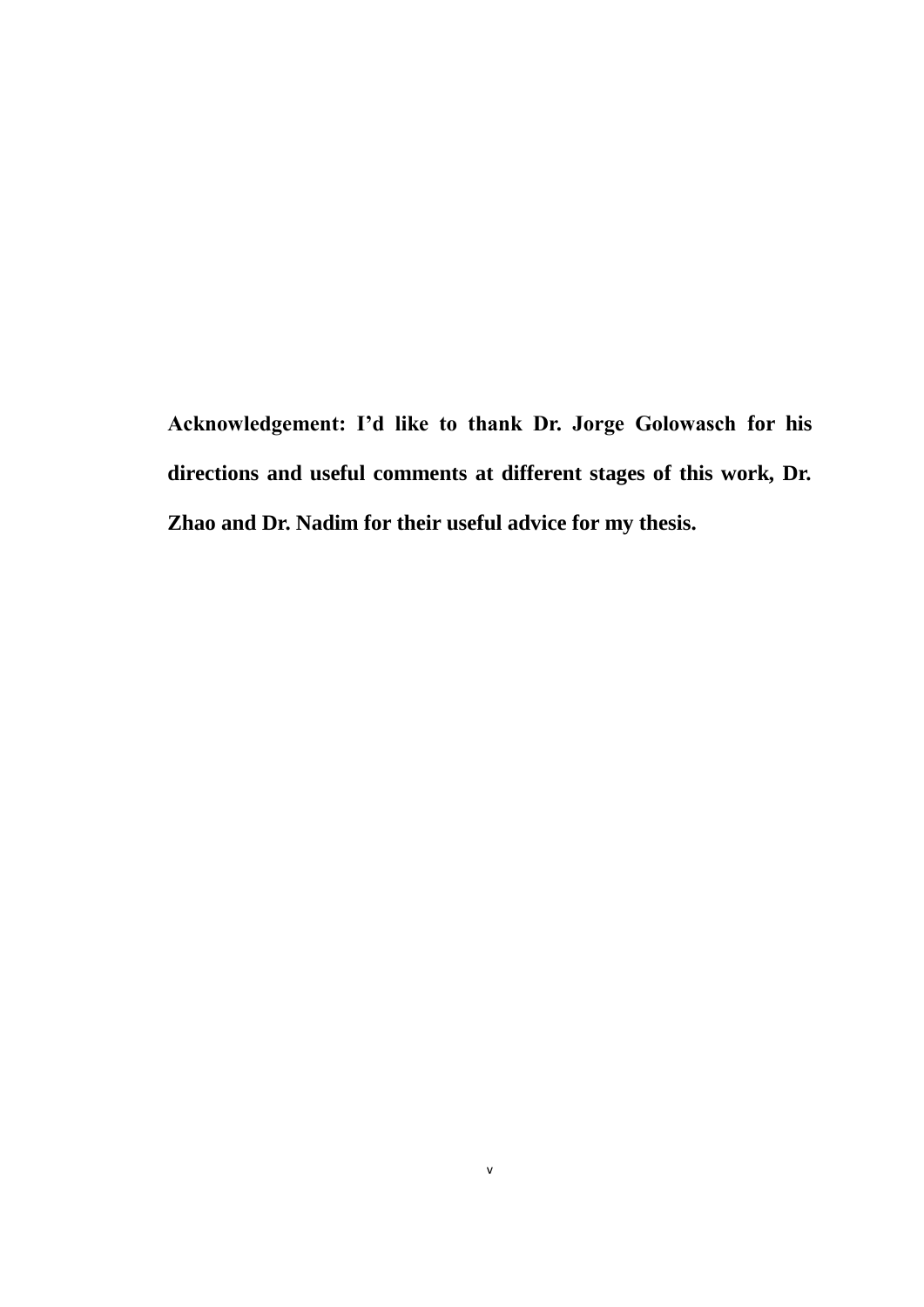# **TABLE OF CONTENTS**

| <b>Title</b>    |                          |                                                          | $\mathbf{i}$            |
|-----------------|--------------------------|----------------------------------------------------------|-------------------------|
| <b>Abstract</b> |                          |                                                          | ii                      |
|                 |                          | Acknowledgement                                          | V                       |
|                 | <b>Table of contents</b> |                                                          | vi                      |
| 1.              |                          | <b>Introduction</b>                                      | $\mathbf{1}$            |
|                 | 1.1                      | The Crustacean' Stomatogastric Ganglion                  | 1                       |
|                 | 1.2                      | Correlations between IA, IHTK, IH                        | $\overline{2}$          |
|                 | 1.3                      | Coregulation of gene expression vs. Correlation of ionic | $\overline{\mathbf{3}}$ |
|                 |                          | channel expression                                       |                         |
|                 | 1.4                      | The purpose of the study                                 | 5                       |
| $\overline{2}$  |                          | <b>Materials and Methods</b>                             | 7                       |
|                 | 2.1                      | Electrophysiology                                        | 7                       |
|                 | 2.2                      | Data analysis                                            | 8                       |
|                 |                          | 2.2.1 Hodgkin-Huxley equation for IA                     | 8                       |
|                 |                          | <b>Hodgkin-Huxley equation for IHTK</b><br>2.2.2         | 9                       |
|                 |                          | 2.2.3 Hudgkin-Huxley equation for I <sub>H</sub>         | 10                      |
|                 | 2.3                      | <b>Statistical analysis</b>                              | 10                      |
| 3               | <b>Results</b>           |                                                          | 11                      |
|                 | 3.1                      | The relation between the activation and inactivation of  | 11                      |
|                 |                          | transient potassium outward current IA                   |                         |
|                 | 3.2                      | The relation between two outward currents: IA vs. IHTK   | 12                      |
|                 | 3.3                      | The relation between $I_A$ and $I_H$                     | 13                      |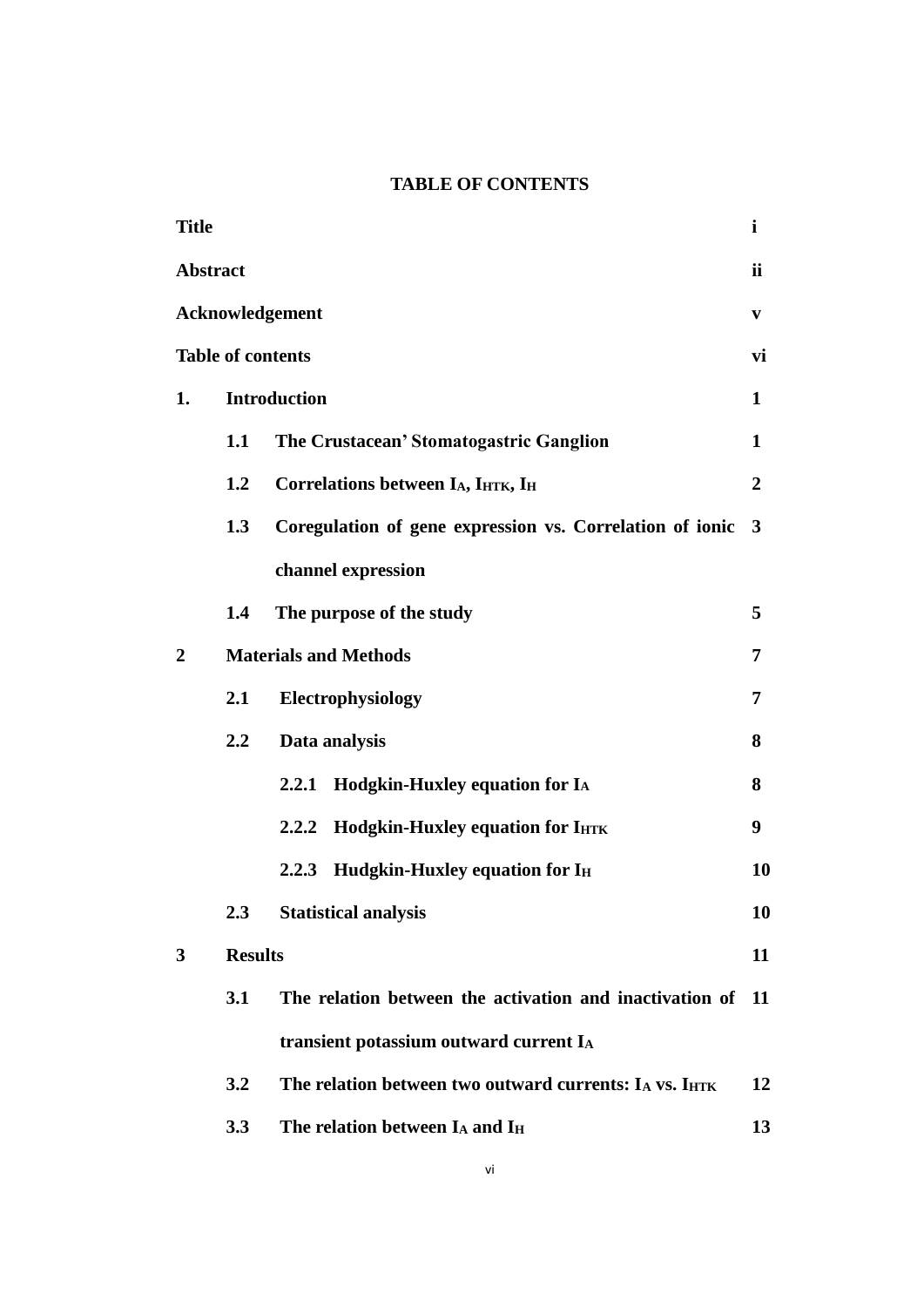# **TABLE OF CONTENTS**

# **(Continued)**

|   | 3.4               | The relation between the outward current IHTK and the 14   |    |
|---|-------------------|------------------------------------------------------------|----|
|   |                   | inward current I <sub>H</sub>                              |    |
|   | $3.5^{\circ}$     | The relation between $I_H$ and the two components of 17    |    |
|   |                   | <b>IHTK: IKCa and IKd</b>                                  |    |
| 4 | <b>Discussion</b> |                                                            | 19 |
|   | 4.1               | Correlation between currents in the maximal conductance 19 |    |
|   | $4.2^{\circ}$     | Roles of coregulation and correlation in neuronal activity | 23 |
|   | 4.3               | <b>Conclusions and Further studies</b>                     | 26 |
| 5 |                   | <b>Appendices</b>                                          | 29 |
| 6 | <b>Reference</b>  |                                                            | 32 |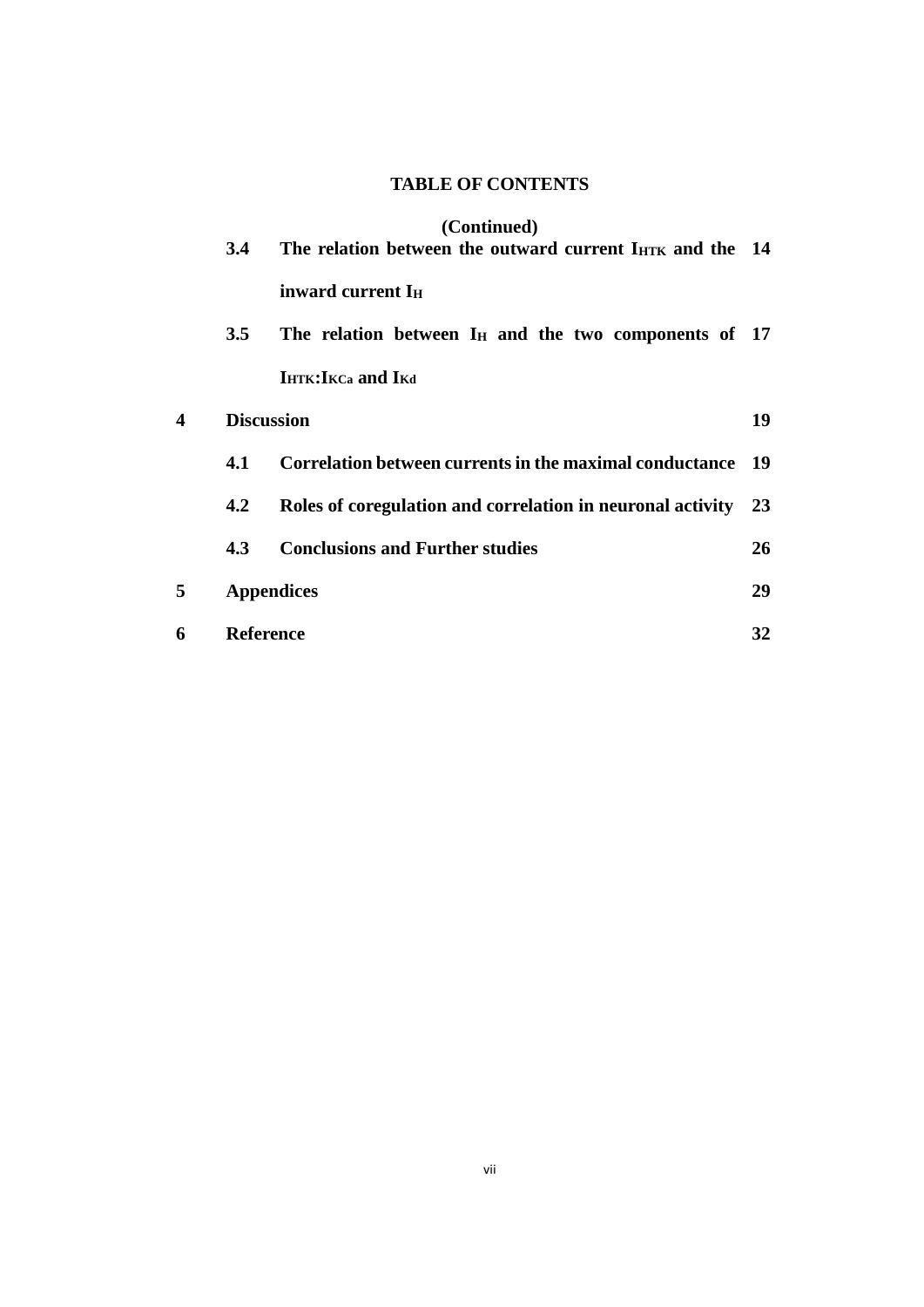### **Introduction**

## **The** *Crustacean' Stomatogastric Ganglion (STG)*

To maintain a stable neuronal activity is critical in neuronal networks. A well-studied network is the pyloric network of crustaceans, located in STG. The STG is essential for digestion, because instead of orally chewing, crustaceans chew and digest food directly in their stomach and it is the STG that is in charge of the movement of stomach muscles involved in these behaviors. Among the several rhythms that activate the crustacean's digestive system, the gastric and pyloric rhythms are understood best. The STG of crab *C. borealis* is composed of 25-26 neurons [\(Maynard and Dando, 1974,](#page-38-0) [Kilman and](#page-38-1)  [Marder, 1996\)](#page-38-1) which form central pattern generators (CPGs) [\(Selverston and Moulins,](#page-38-2)  [1985,](#page-38-2) [Getting, 1989\)](#page-37-0). These CPGs generate different rhythmic motor patterns. The crab pyloric CPG rhythm is more fully characterized than the gastric rhythm. The time period of the pyloric rhythm is approximately 1s which is much faster than the gastric rhythm (5-10s) [\(Weimann et al., 1991\)](#page-39-0). There are one anterior burster neuron (AB), two pyloric dilator neurons (PD), one ventricular dilator neuron (VD), one inferior cardiac neuron (IC), one lateral pyloric neuron (LP) and three to five pyloric neurons (PY). The network between all these neurons establishes the pyloric rhythm circuitry (Figure1). The AB neuron serves as a pacemaker in this circuit. The PD neurons, which are electrically coupled with the pacemaker AB neuron, fire with AB and help to shape the rhythm. The rhythm activity is dependent on the neuromodulators released from neurons in the adjacent ganglia which project into the STG [\(Luther et al., 2003\)](#page-38-3). AB/PD neurons strongly inhibit the other cells in this network. The LP neuron is the first neuron to recover from the inhibition and its firing causes the valve to the pyloric region to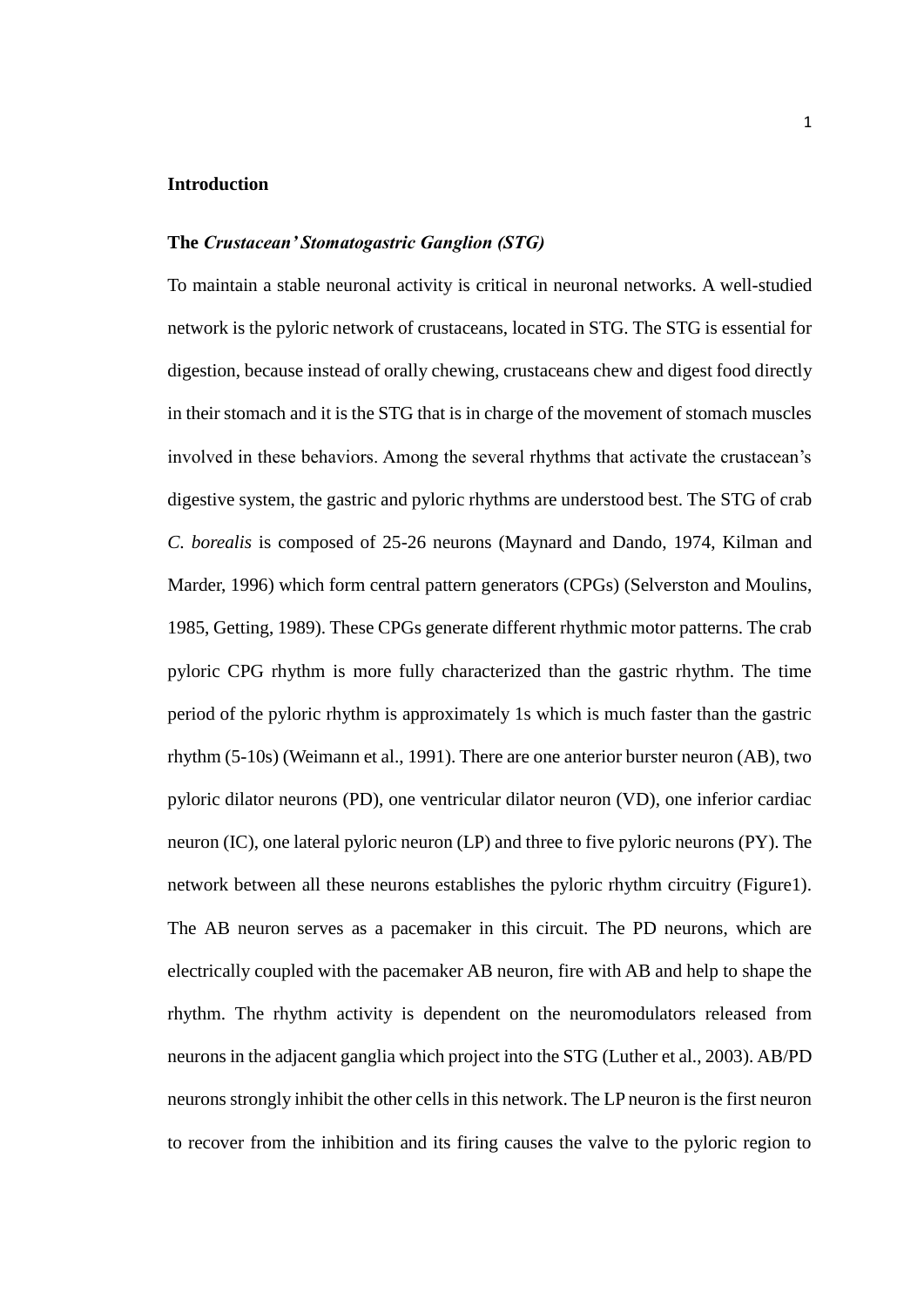close. IC cell fires in phase with LP cell and help to control the valve. The LP neuron also inhibits the AB/PD neurons which prevents them from firing again. In the final phase of the cycle, PY neurons recover from the inhibition and begin firing. These neurons control the pyloric muscles that are responsible for moving the sieve plates in the pylorus that sort out the food for further digestion. VD cell often fires in phase with the PY cells, but its firing is complex and not easily correlated to just one movement.



## **Correlations between IA, IHTK, I<sup>H</sup>**

To maintain stable oscillatory activity it has been hypothesized that the ionic currents involved must maintain an approximately constant level relative to each other from different neurons. This is observed as linear correlations between ionic currents or their maximal conductances [\(McAnelly and Zakon, 2000,](#page-38-4) [MacLean et al., 2003,](#page-38-5) [Khorkova](#page-38-6)  [and Golowasch, 2007,](#page-38-6) [Temporal et al., 2012\)](#page-38-7). Correlations of ionic currents could maintain neuronal stability.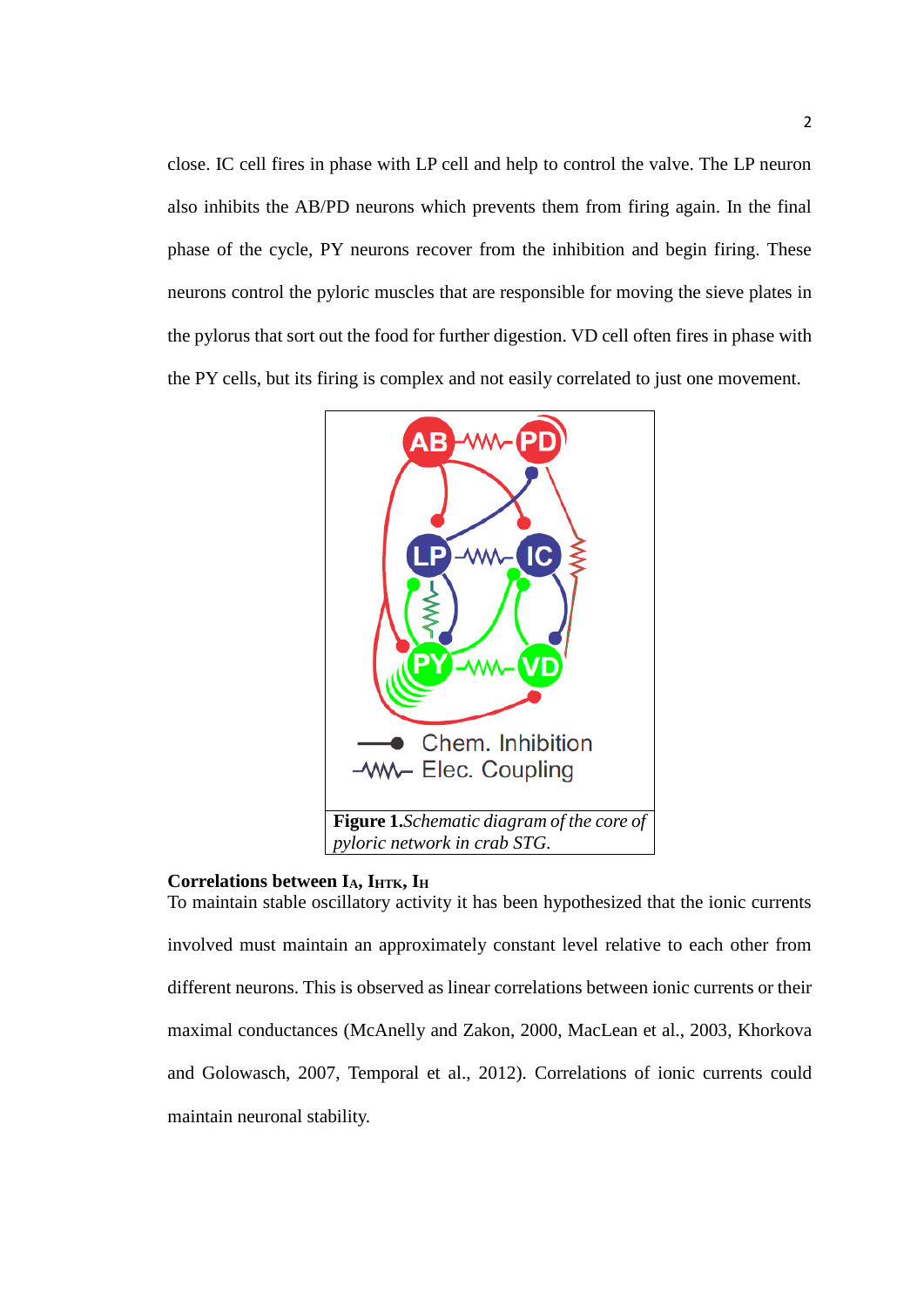A-type potassium channels have been observed to be important in determining neuronal activity during pyloric cycle [\(Graubard and Hartline, 1991,](#page-37-1) [Tierney and Harris-Warrick,](#page-39-1)  [1992,](#page-39-1) [Baro et al., 1997\)](#page-37-2). There are two key factors to regulate this, one is neuronal directly to regulate activity, often homeostatically [\(Desai et al., 1999,](#page-37-3) [Cudmore and](#page-37-4)  [Turrigiano, 2004,](#page-37-4) [Loebrich and Nedivi, 2009\)](#page-38-8),and neuromodulators modify the expression of ionic channels by regulating the expression levels or properties of the channels [\(MacLean et al., 2003,](#page-38-5) [MacLean et al., 2005,](#page-38-9) [Khorkova and Golowasch, 2007\)](#page-38-6). The correlation between  $I_A$  and  $I_{HTK}$  in PD neurons is neuromodulator dependent, not activity-dependent. In decentralized preparations, where neuromodulators are removed, the correlation between  $I_A$  and  $I_{HTK}$  amplitude is lost. But by adding picrotoxin, neuromodulator released naturally, the correlations between  $I_A$  and  $I_{HTK}$  is rescued [\(Temporal et al., 2012\)](#page-38-7).

### **Coregulation of gene expression vs. Correlation of ionic channel expression**

Baro et al. (1997) showed that  $I_A$  was encoded by the *shal*  $K^+$  channel gene in the pyloric network of spiny lobster [\(Baro et al., 1997\)](#page-37-2). MacLean and colleagues reported that microinjection of *shal* gene RNA increases I<sub>A</sub> as well as I<sub>H</sub> in activity-independent fashion [\(MacLean et al., 2003\)](#page-38-5). In order to detect the exact role of  $I_A$  in pyloric network activity, they conducted another study in 2005 [\(MacLean et al., 2005\)](#page-38-9). They microinjected RNA for a *shal*-GFP fusion protein into PD, LP, VD and IC neurons. In all four neuron types, there was a similar increase in  $I<sub>A</sub>$  amplitude. The translation of *shal* RNA has almost the same efficiency in those four neuron types. As before, there were concomitant increase of  $I_H$  in all pyloric neurons. The interesting finding was that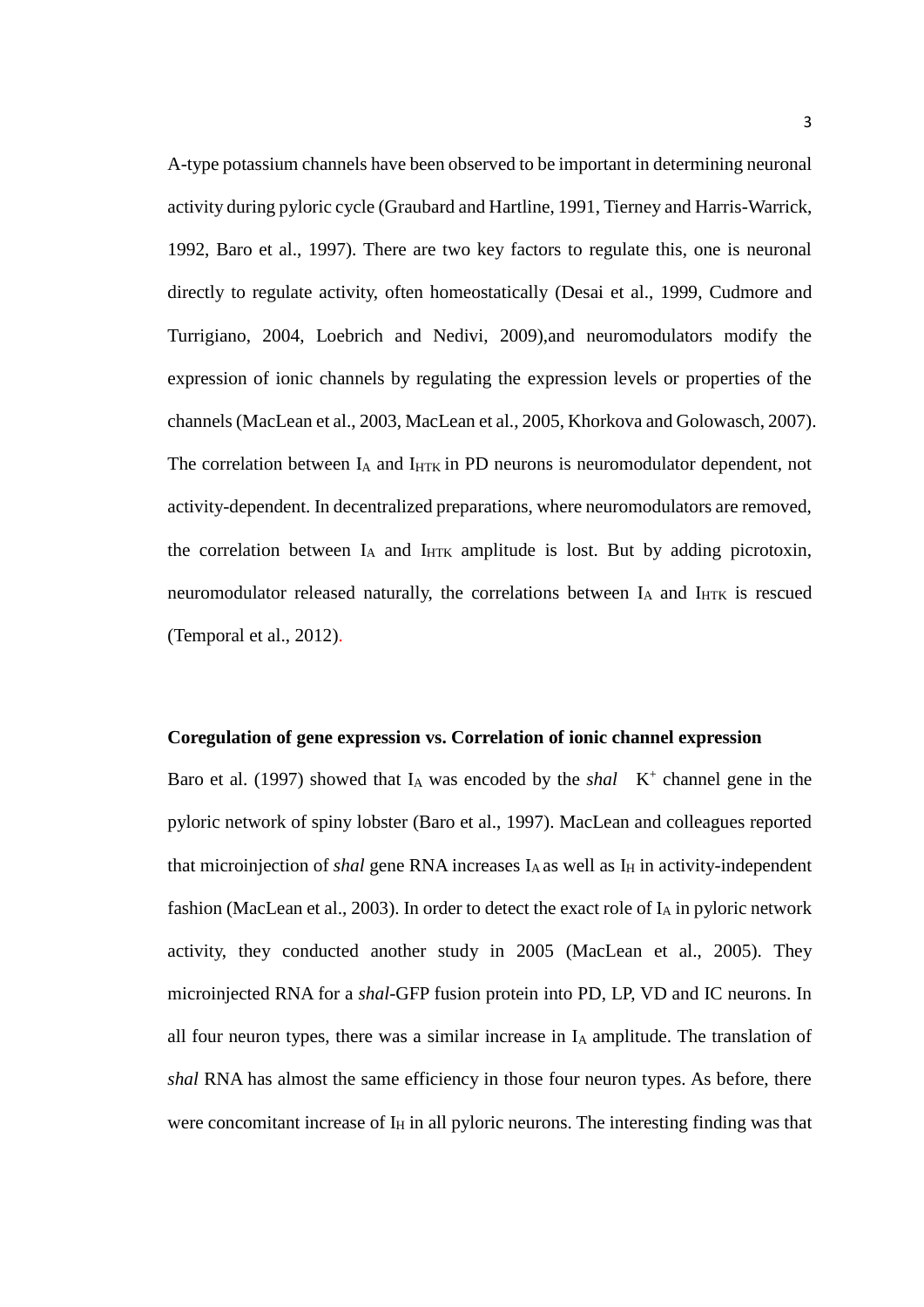the cell firing properties changed modestly in all neuron types, even though there were significant increase in  $I_A$  and  $I_H$ . They set up two models to examine why the normal firing properties were unchanged even though there were large changes in ionic currents. One tested the mislocalization of the *shal* protein. They observed that overexpression of the *shal* protein was only found in soma and initial neurite, which was different from the normal distribution of the *shal* gene product in non-injected neurons. By using a three-compartment mathematical model, they tried to examine if the mislocalization of the *shal* gene expression could fully explain the phenomenon described above. The results showed that the mislocalization alone could only partially explain the failure of the changing of neuronal firing properties. So they developed a second model that was based on a compensatory interaction between  $I_A$  and  $I_H$ . Their studies supported the hypothesis that homeostatic upregulation of  $I<sub>H</sub>$  could compensate for the upregulation of I<sup>A</sup> over a wide range of currents levels in all pyloric neurons. MacLean and colleagues also examined the correlation between the *shal* and the *H* in mRNA levels. They reported a positive coregulation between them and this coregulation was natural instead of the result of an experimental artifact. *shal* gene and *H* gene may be coregulated along the way of transcription, translation and after translation, and may be reflected in the correlated expression of their currents. New studies in crab STG neurons have also reported that the relation between  $I_A$  and  $I_H$  is intrinsic, not activity-dependent [\(Schulz et al., 2006,](#page-38-10) [Khorkova and Golowasch, 2007,](#page-38-6) [Schulz et al., 2007,](#page-38-11) [Temporal et](#page-38-7)  [al., 2012\)](#page-38-7). Temporal et al. (2012) found that  $I_{HTK}$ ,  $I_A$  and  $I_H$  are all correlated at the maximal conductance levels in both PD neurons and LP neurons. When they removed neuromodulatory input, they found that correlations are cell-type specific. In PD neurons, the loss of neuromodulator input disrupted the correlations between *g<sup>A</sup>* and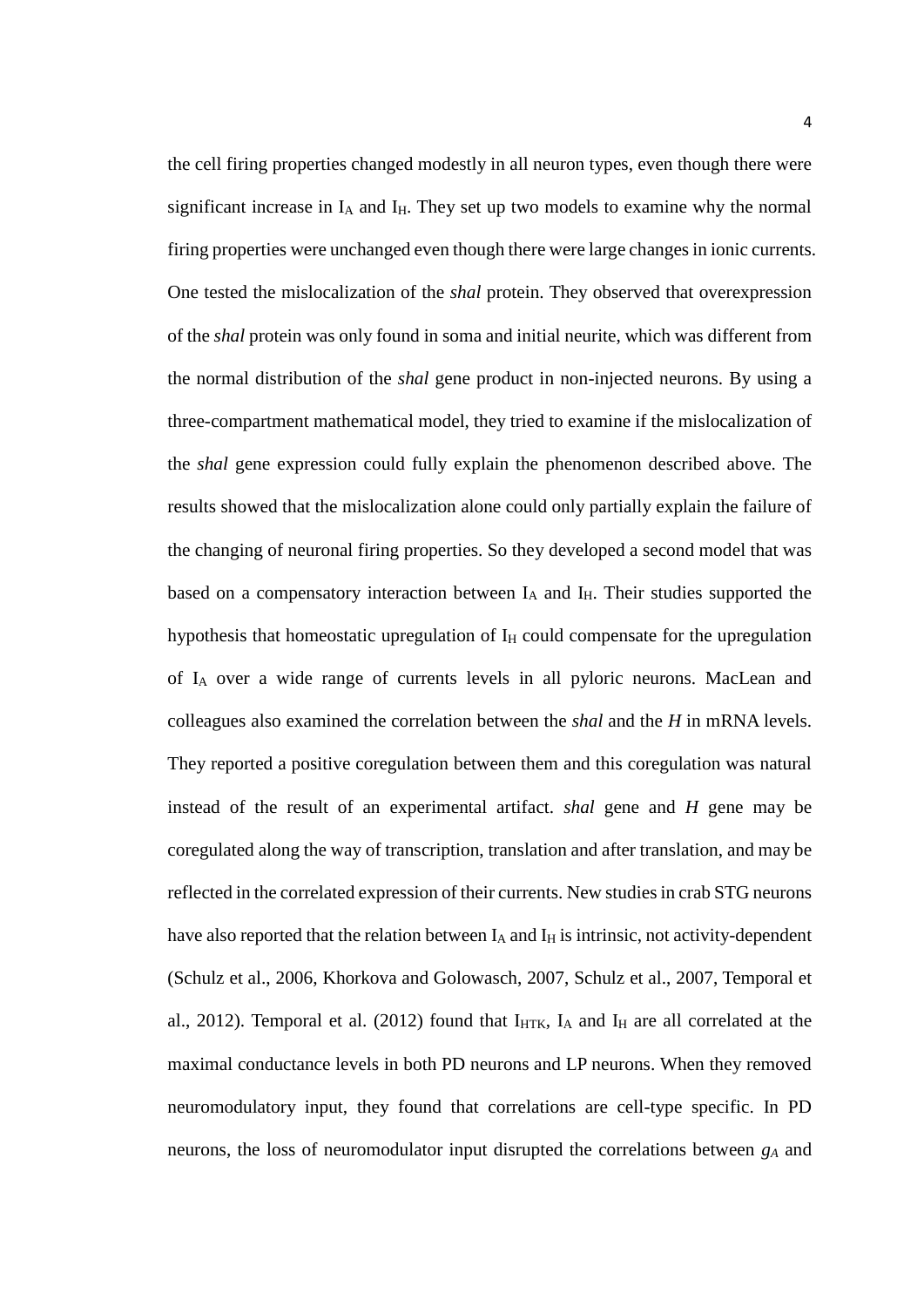*gHTK*, and *g<sup>H</sup>* and *gHTK*. The correlation between *g<sup>H</sup>* and *g<sup>A</sup>* was not affected but the slope significant increased. In LP neurons, all correlations remain, but the slopes decreased. At the mRNA levels, PD neurons express these three mRNA species in a three-way correlated manner, whereas LP neurons appear to do so only for the pairs *shal* vs. *H* and *BK-KCa* vs. *H* and not for the *BK-KCa* vs. *shal* pair. They found that neuromodulators can have distinct and independent effects on, and perhaps independent pathways for, regulation of transcription, translation and posttranslational mechanisms involved in generating membrane currents. They revealed important differences in how a correlated expression of ionic currents ultimately comes about, suggesting multiple levels of potential regulation: along the way from transcription, translation and post-translation.

### **The purpose of this study**

Based on Hudgkin-Huxley equations, ionic currents, such as IA, IHTK and IH, are characterized by several parameters, for instance, maximal conductances, activations parameters, and inactivation parameters. HHfit is a customer developed software that was used to fit ionic currents of crab PD neurons using Hudgkin-Huxley equations. With the information of current parameters, I hypothesize that correlations may exist between other parameters in addition to between maximal conductances.

Based on reports of correlations between *shal* and *BK-KCa*, and *H* and *BK-KCa* in PD neurons and lack of correlations between *shal* and *shab*, *shal* and *shaw*, *H* and *shal*, *H* and *shaw*, and *BK-KCa* and *shal*/*shaw* [\(Schulz et al., 2007\)](#page-38-11), I hypothesize that correlations may exist between  $I_A$  and  $I_{KCa}$ ,  $I_H$  and  $I_{KCa}$  in maximal conductance, but be lacking between  $I_A$  and  $I_{Kd}$ ,  $I_H$  and  $I_{Kd}$ , and  $I_{Kc}$  and  $I_{Kd}$ . Here  $I_{HTK}$  was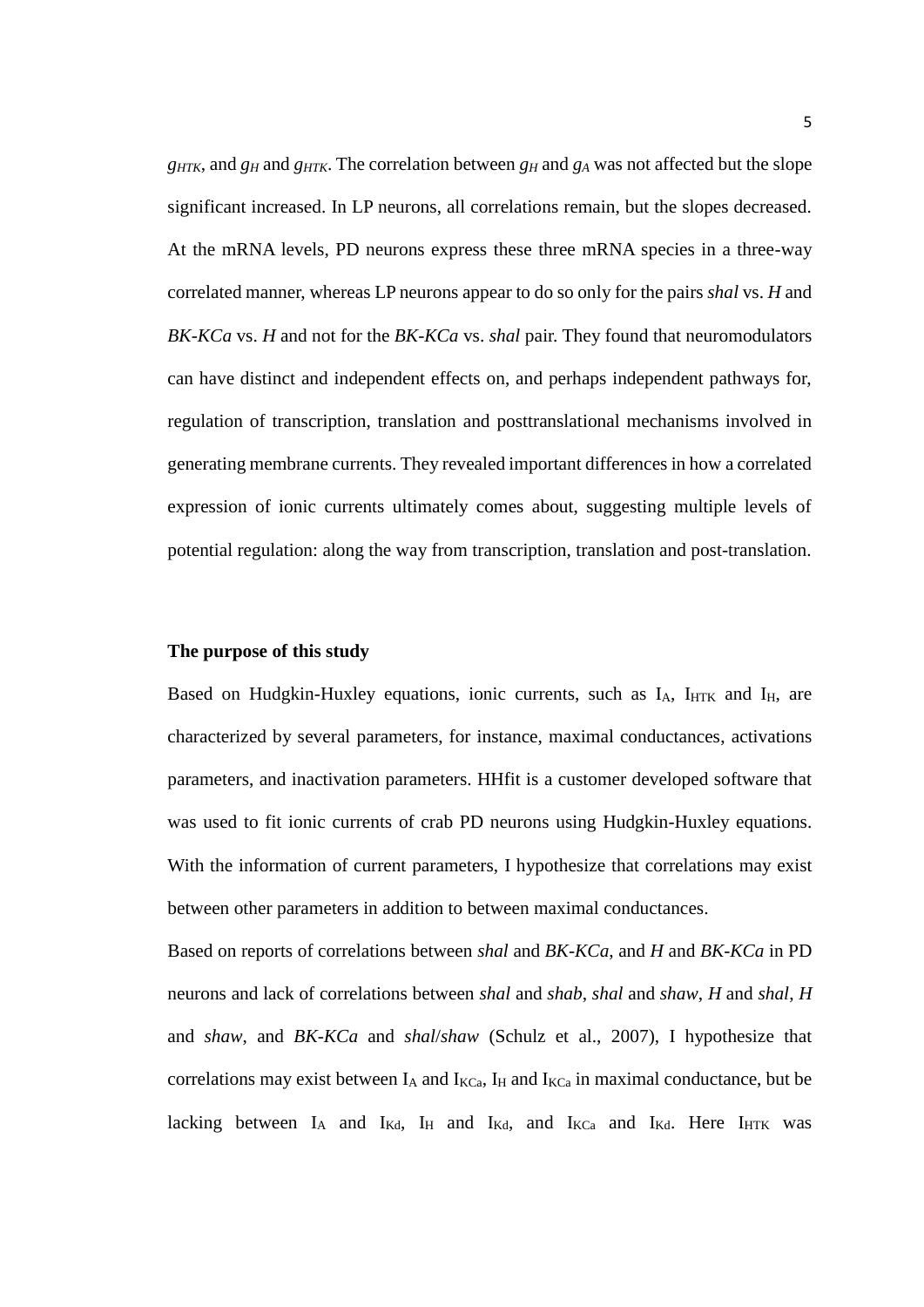pharmacologically separated into its two known components: I<sub>KCa</sub> and I<sub>Kd</sub> in order to test this hypothesis.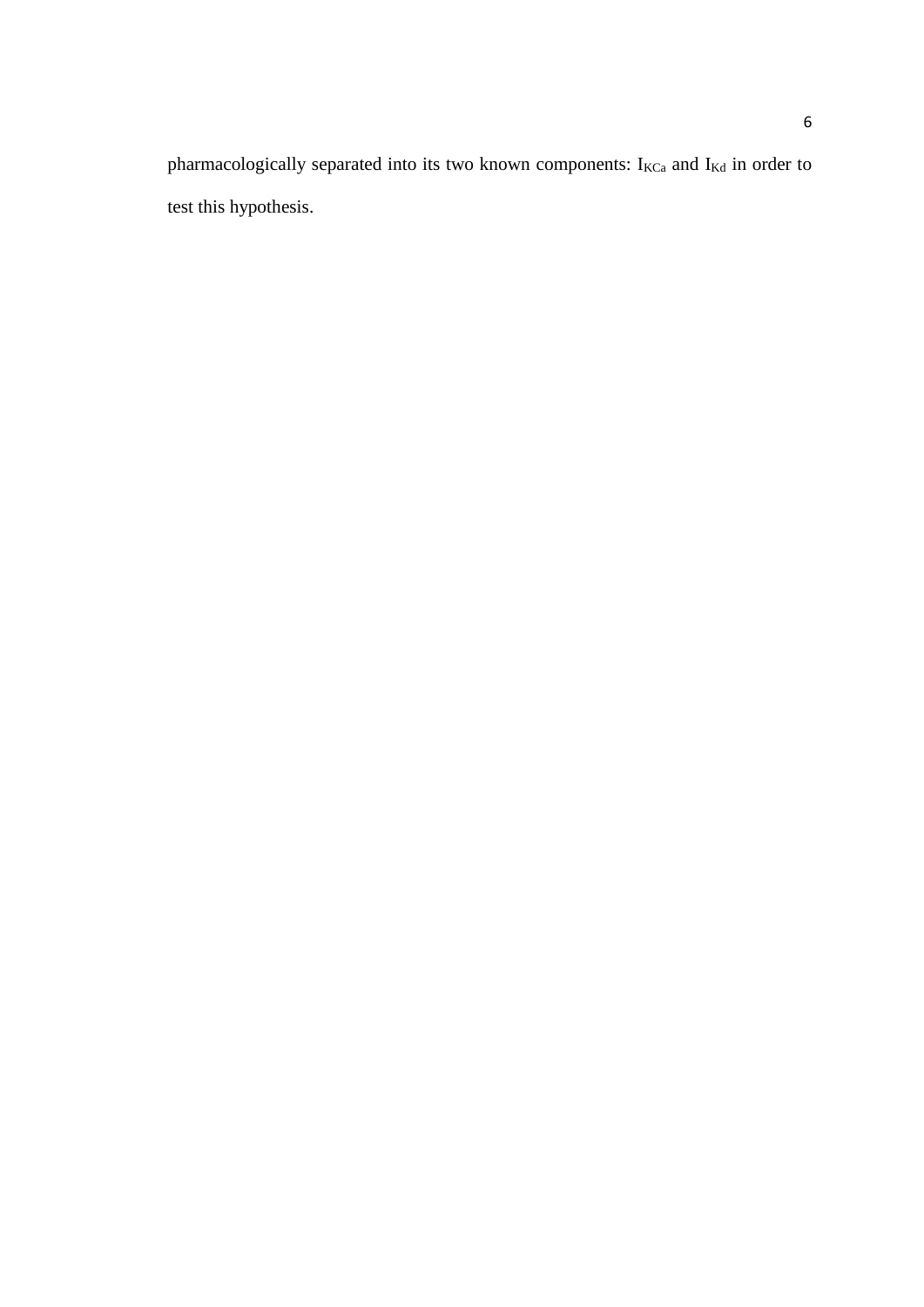#### **Materials and Methods**

### **Electrophysiology**

The data were obtained from Dr. Shunbing Zhao's experiments from 2009 to 2012. All data involved in this study are from PD neurons in the crab *C*. *borealis*. From twoelectrode voltage clamp electrophysiological recordings Dr. Zhao measured I<sub>A</sub>, I<sub>HTK</sub>, I<sub>H</sub> in normal saline [\(Golowasch and Marder, 1992,](#page-37-5) [Khorkova and Golowasch, 2007,](#page-38-6) [Zhao and Golowasch, 2012\)](#page-39-2). Since I<sub>A</sub> is inactivated at voltage  $\geq$ -40mV and I<sub>HTK</sub> is activated by depolarization from a holding voltage -40mV, I<sub>HTK</sub> is measured using this protocol without  $I_A$  contamination. But  $I_{\text{HTK}}$  here is non-leak subtracted.  $I_A$  is completely inactivated at -80mV. So by subtracting the total outward current measured by depolarization from a holding voltage -40mV from the current measured in the same condition but from a holding voltage -80mV, we can determine  $I_A$ .  $I_H$  is an inward current measured with hyperpolarizing voltage steps from a holding voltage of -40mV. IHTK was pharmacologically separated into its two components: IKCa and IKd. Using the IHTK measurement protocol in the presence of  $Mn2+$  (in exchange for Ca2+), which is a drug used to block the inward calcium current ICa and indirectly IKCa. The remaining currents using the same protocol as for IHTK but in Mn2+ saline are IKd + Ileak. Leak current is a linear current. IKCa is separated by subtracting the total outward potassium current in Mn2+ saline from the current measured in the same way in normal saline.

## **Data analysis**

I use the software Clampfit 10.3 to select 6 traces from each identified current. These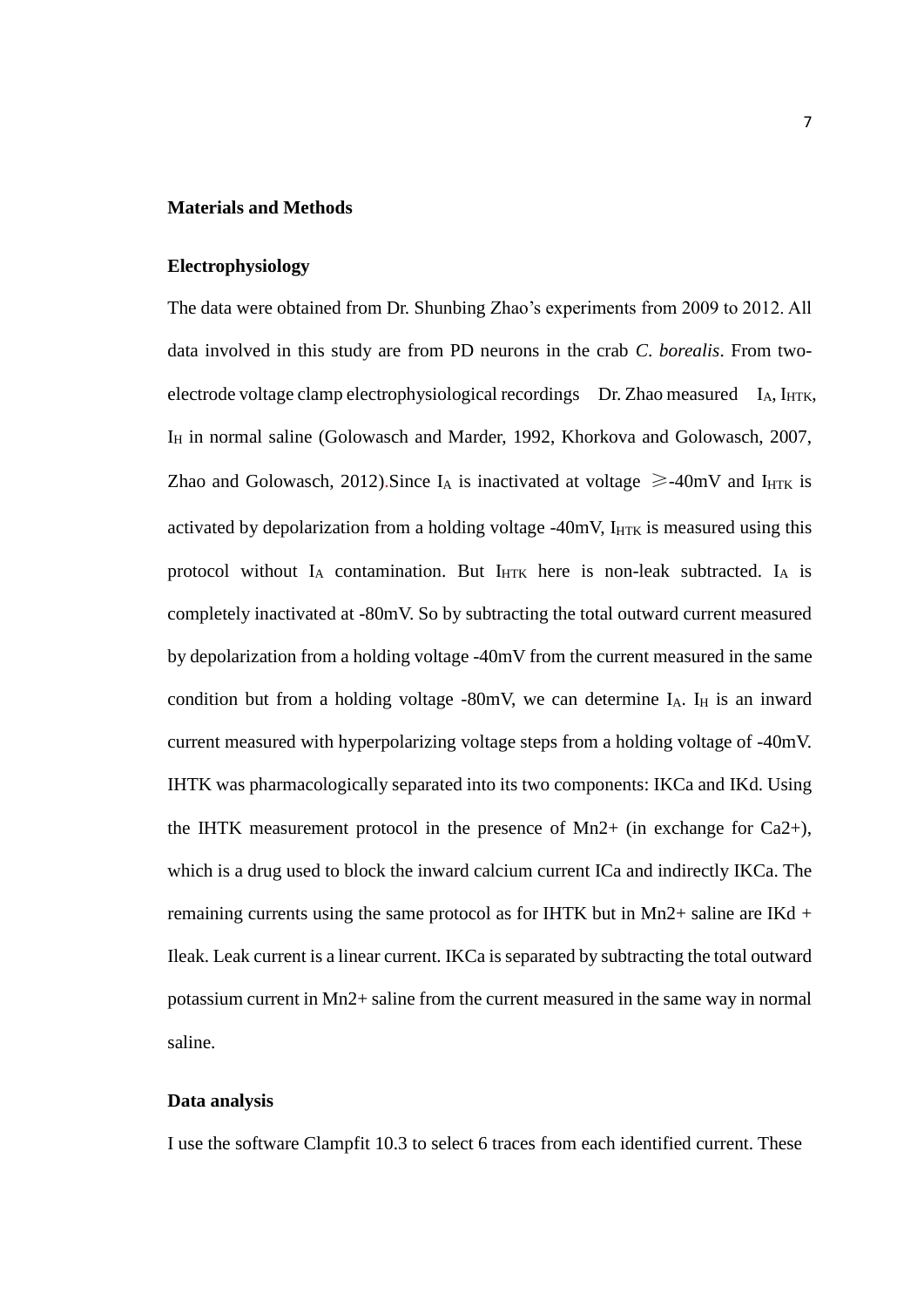traces are then used by the custom developed software HHFit. HHfit is a manual fitting software which is based on Hodgkin-Huxley-type equations to fit a current measured in voltage-clamp. The Hodgkin-Huxley equation is:

$$
I_x(V) = g_x m^p(V) h^q(V)(V - E_x)
$$
\n(Eq. 1)

 $g_x$  is the maximal conductance,  $m_x(V)$  is the activation term,  $h_x(V)$  is inactivation term, V is the voltage,  $E_x$  is the reverse potential of the ion carried by current  $x$ .

$$
m_{\infty}(V) = \frac{1}{1 + \exp(-(V - V_m)/K_m)}
$$
(Eq. 2)

$$
\frac{dm}{dt} = \frac{m_{\infty}(V) - m}{\tau_m(V)}\tag{Eq. 3}
$$

$$
\tau_m(V) = T_{m-low} + \frac{T_{m-hi} - T_{m-low}}{1 + \exp(-(V - V_m)/K_m)}
$$
(Eq. 4)

 $h_x(V)$  has the same form as  $m_x(V)$  shown in equation 2, 3, 4. Sometimes a current can only be properly fit with two current terms similar to Eq. 1 (see below).

## **Hodgkin-Huxley equation for I<sup>A</sup>**

$$
I_A(V) = g_{A1}m_{A1}(V)h_{A1}(V)(V - E_A) + g_{A2}m_{A2}(V)(V - E_A)
$$
 (Eq. 5)

The holding voltage for  $I_A$  is -80mV, and we assume the current is carried only by  $K^+$ [\(Golowasch and Marder, 1992\)](#page-37-5). We also assume that  $E_A = -80$  MV.  $g_{A I}$  is the maximal conductance of a fast transient component, while *gA2* is the maximal conductance of a inactivating component.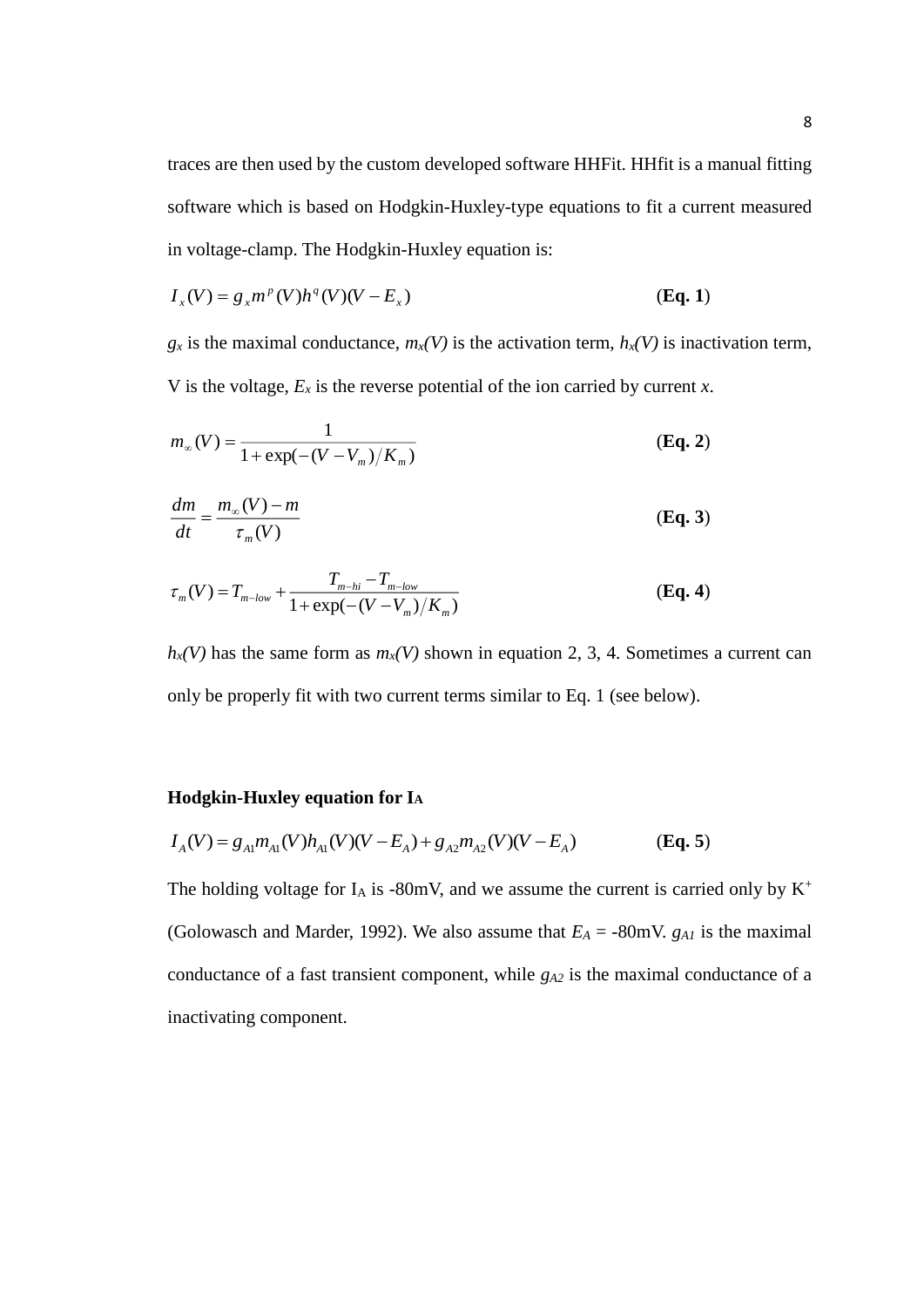### **Hodgkin-Huxley equation for IHTK**

$$
I_{HTK}(V) = g_{leak}(V - E_{leak}) + g_{HTK1}m_{HTK1}(V)h_{HTK1}(V)(V - E_K) + g_{HTK2}m_{HTK2}(V)(V - E_K)
$$
\n(Eq. 6)

The holding voltage for  $I_{HTK}$  is -40mV, and we assume the current is carried only by  $K^+$ [\(Golowasch and Marder, 1992\)](#page-37-5), with  $E_{HTK}$  = -80mV. I<sub>HTK</sub> is not leak subtracted, so it is composed of  $I_{\text{leak}}$  plus two  $K^+$  current components. *g<sub>HTK1</sub>* is the maximal conductance of the transient component and *gHTK2* is the maximal conductance of the steady state component.

When  $I_{\text{HTK}}$  is separated into  $I_{\text{KCa}}$  and  $I_{\text{Kd}}$ ,  $I_{\text{KCa}}$  is still composed of two component, one transient and one steady state:

### **Hodgkin-Huxley equation for IKCa**

$$
I_{KCa}(V) = g_{KCa1} m_{KCa1}(V) h_{KCa1}(V) (V - E_K) + g_{KCa2} m_{KCa2}(V) (V - E_K)
$$
 (Eq. 7)

The holding voltage for  $I_{KCa}$  is -40mV.  $g_{KCa}$  is the maximal conductance of the transient component of  $I_{KCa}$ , while  $g_{KCa2}$  is the maximal conductance of the steady state component of I<sub>KCa</sub>.

## **Hodgkin-Huxley equation for IKd**

$$
I_{Kd}(V) = g_{leak}(V - E_{leak}) + g_{Kd}m_{Kd}(V)(V - E_K)
$$
 (Eq. 8)

 $I_{\text{Kd}}$  is contaminated by the leak current, and it only has an activation term. The holding voltage is -40mV and  $E_{Kd}$  = -80mV.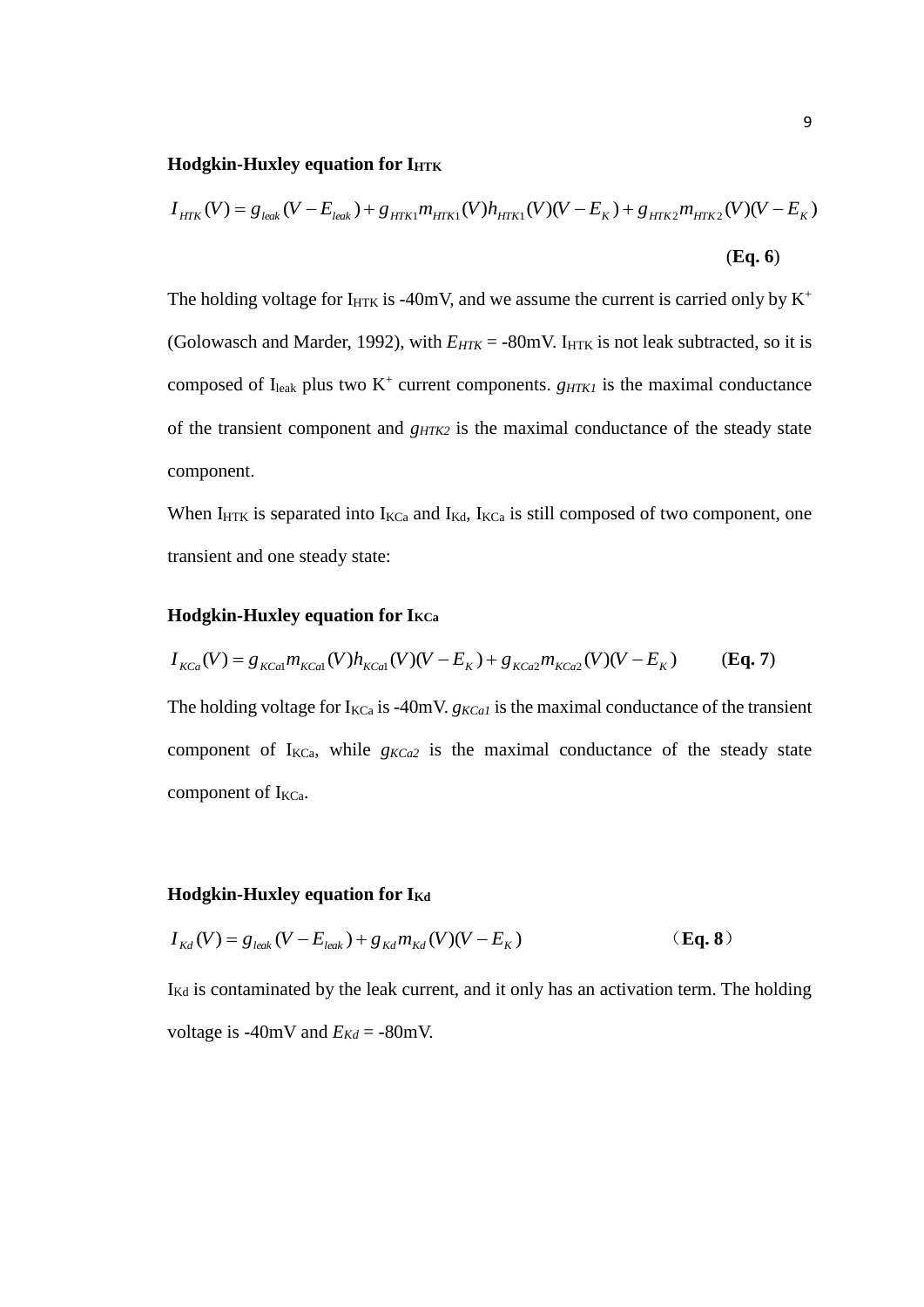## **Hodgkin-Huxley equation for I<sup>H</sup>**

$$
I_{H}(V) = g_{leak}(V - E_{leak}) + g_{H}m_{H}(V)(V - E_{H})
$$
\n(Eq.9)

I<sup>H</sup> here is also a current with leak contamination and only has an activation term.

The holding voltage is -40mV, we assume  $E_H$ = -15mV.

Three examples of fitting  $I_A$ ,  $I_{HTK}$  and  $I_H$  are shown, respectively in Figure 2.



## **Statistical Analysis**

Purple: -110.4mV.

Origin 8 was used for graphing and statistical analysis. As reported, the statistical significance means the significance value  $p<0.05$  is significant and  $p<0.001$  is highly significant.

60.4mV; Green: -70.4mV; Blue: --80.4mV; Black: -90.4mV; Yellow: -100.4mV;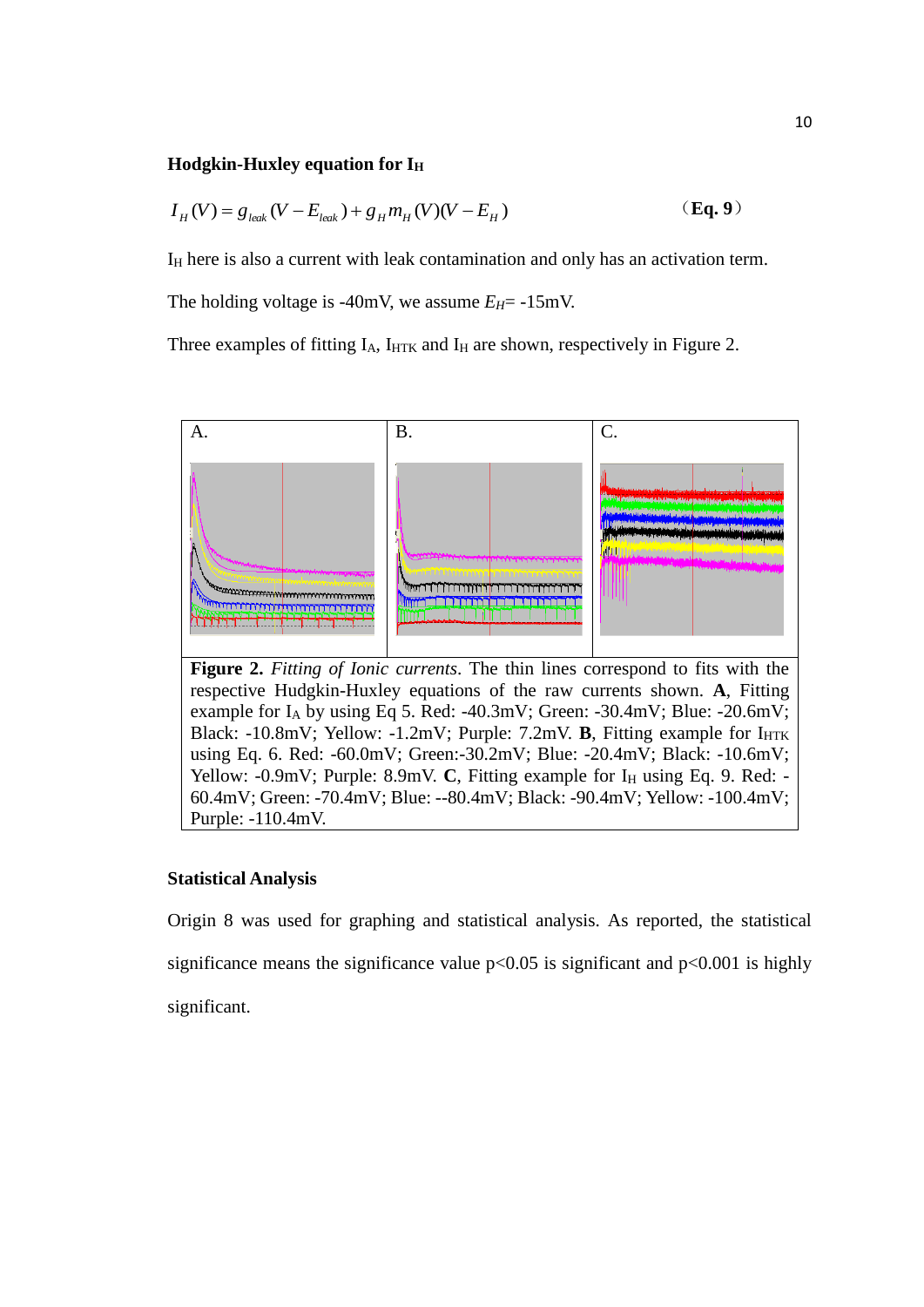#### **Results**

# **The relation between the activation and inactivation of transient potassium outward current I<sup>A</sup>**

There are two stages of I<sub>A</sub>, one is activation, the other is inactivation (See Eq.5). Several groups have characterized the kinetics of activation and inactivation of I<sup>A</sup> [\(Cuello et al.,](#page-37-6)  [2010\)](#page-37-6), as well as the role of  $I_A$  on the electrical properties of neurons in different animal systems [\(Golowasch and Marder, 1992,](#page-37-5) [Tierney and Harris-Warrick, 1992,](#page-39-1) [Zhao and](#page-39-2)  [Golowasch, 2012\)](#page-39-2).

In LP neurons,  $I_A$  has a strong dependence on voltage and time during the activation and inactivation processes [\(Golowasch and Marder, 1992\)](#page-37-5). At -40mV, I<sup>A</sup> begins to activate, and the activation increases steeply above -40mV to around +20 mV. After +20mV, the activation stops increasing. Studies from previous groups reported that the voltage dependence of I<sup>A</sup> activation is fit very well by a sigmoidal function of voltage [\(Connor and Stevens, 1971,](#page-37-7) [Neher, 1971,](#page-38-12) [Cobbett et al., 1989,](#page-37-8) [Golowasch and Marder,](#page-37-5)  [1992\)](#page-37-5).

The activation of  $I_A$  is much faster than its inactivation. At -90mV or more negative,  $I_A$ is de-inactivated, and when the voltage becomes more positive,  $I_A$  starts to inactivate. It is completely inactivated when the voltage reaches -40mV or higher. Like activation, the inactivation of  $I_A$  can also be fit by a sigmoidal function of voltage (Connor and [Stevens, 1971,](#page-37-7) [Neher, 1971,](#page-38-12) [Cobbett et al., 1989,](#page-37-8) [Golowasch and Marder, 1992\)](#page-37-5). And there may exists an intrinsic relation between them as shown before [\(Connor and](#page-37-7)  [Stevens, 1971,](#page-37-7) [Neher, 1971,](#page-38-12) [Cobbett et al., 1989,](#page-37-8) [Cuello et al., 2010\)](#page-37-6). By using HHfit,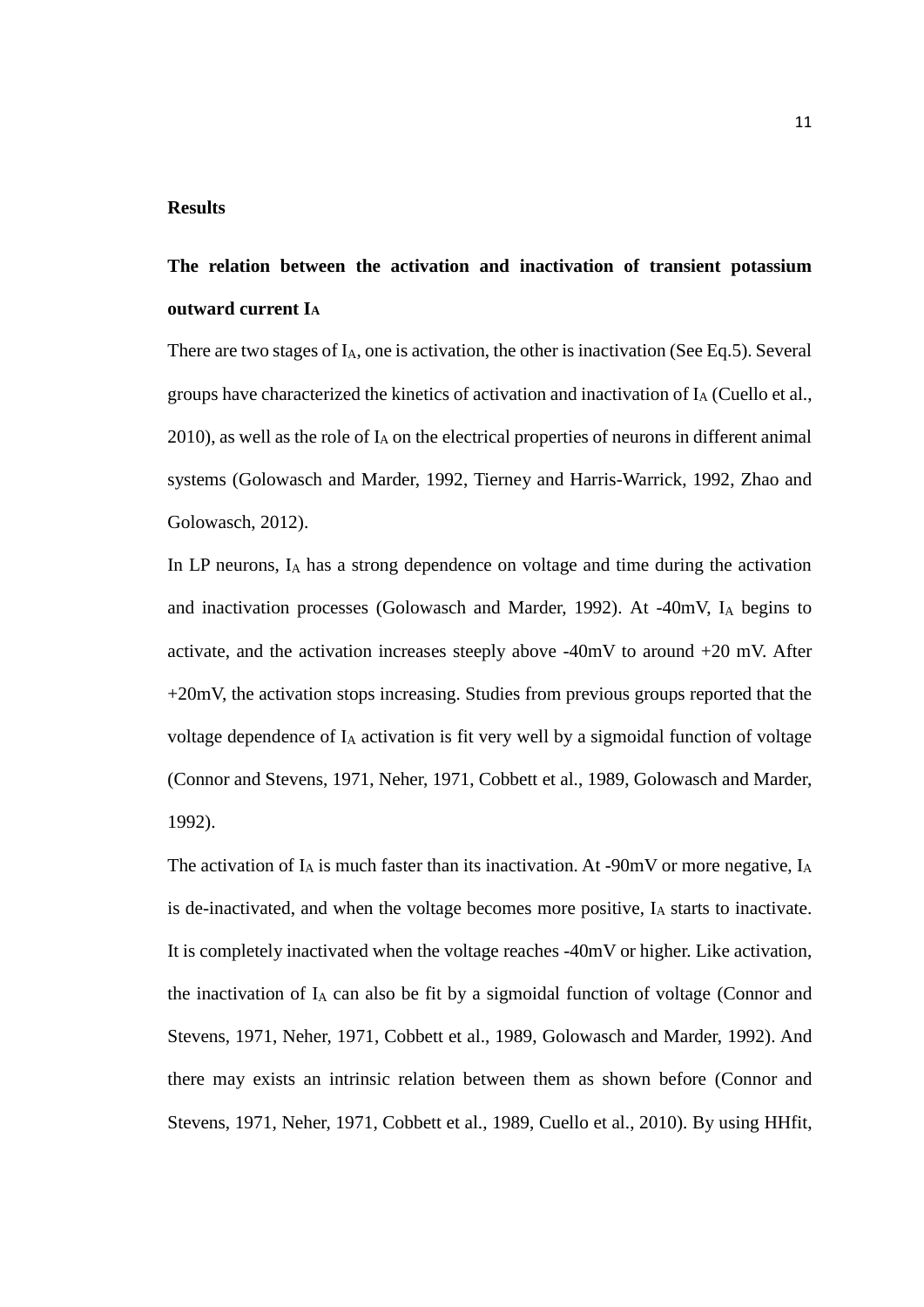*gA1* and *gA2* were determined (see Eq. 5). Comparing these two parameters, a strong positive linear correlation between them is observed (Figure 3), as expected if both terms correspond to the activity of the same channels.



### **The relation between two outward currents: I<sup>A</sup> vs. IHTK**

Khorkova and Golowasch reported that IA and IHTK were correlated in PD neurons of the crab STG[\(Khorkova and Golowasch, 2007\)](#page-38-6).

In the Temporal et al. study, they examined correlations between  $I_A$ ,  $I_{HTK}$  and  $I_H$  in PD and LP neuron of crab STG [\(Temporal et al., 2012\)](#page-38-7). They reported that the correlation between  $I_A$  and  $I_{\text{HTK}}$  at the mRNA level is cell type specific, while the correlation between them appears to be non-cell type specific.

Consistent these with previous studies, our results show a significant positive linear correlation between *g<sup>A</sup>* and *gHTK* in PD neurons. In fact, all four combinations (*gA1* vs. *gHTK1; gA1* vs. *gHTK2*; *gA2* vs. *gHTK1*; *gA2* vs. *gHTK2*) (See Equations 5, 6) show each linear correlations (Figure 4).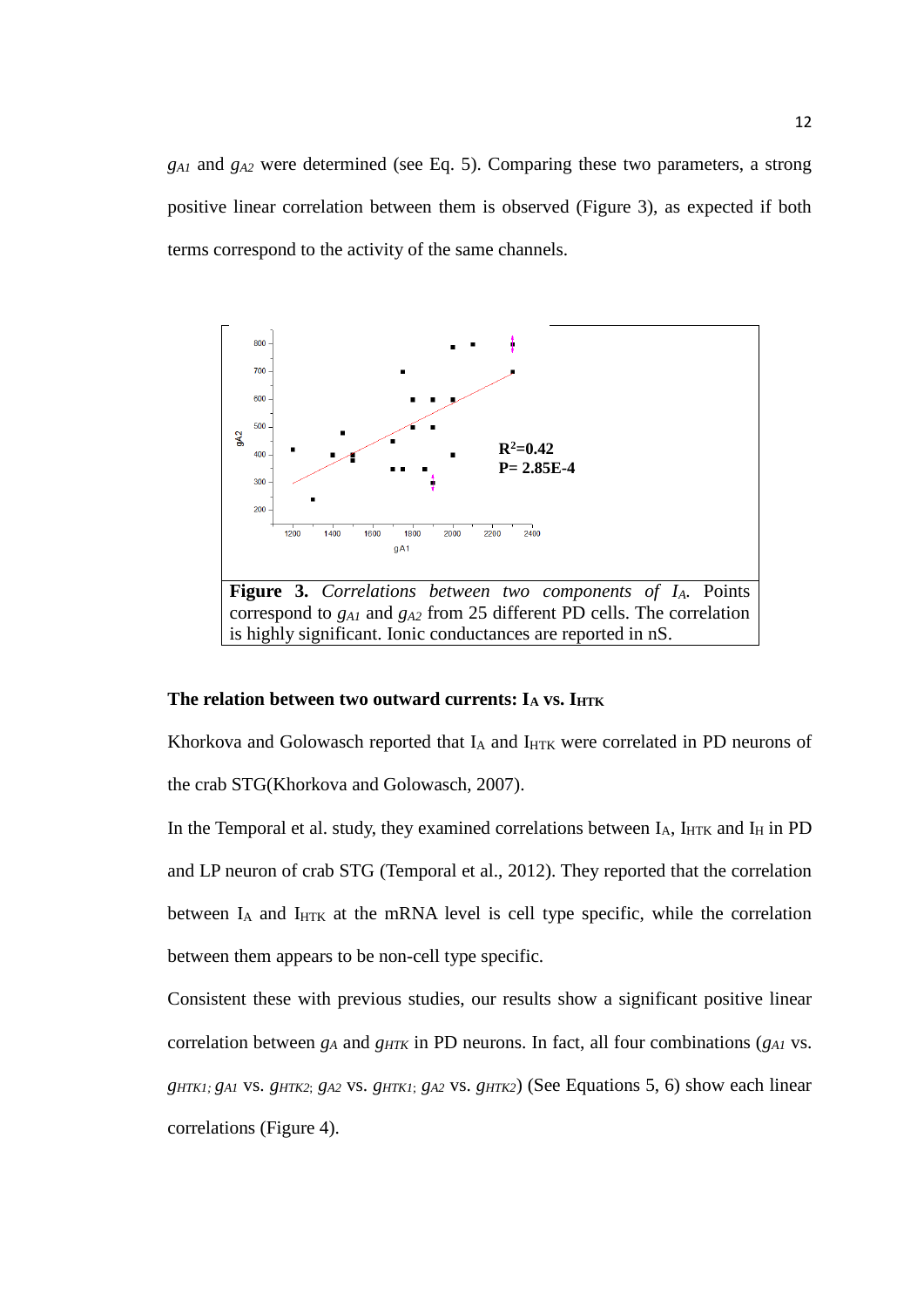

**Figure 4.** *Correlations between I<sup>A</sup> and IHTK.* Shown are the correlation between all four conductance combinations of  $I_A$  and  $I_{HTK}$ . A, shows a statistically significant linear correlation between *g<sub>A1</sub>* and *g<sub>HTK1</sub>*. **B**, the regression line shows the significant correlation between  $g_{AI}$  and  $g_{HTK2}$ . C, shows the statistically significant correlation between  $g_{HTKI}$  and  $g_{A2}$ . **D**, the regression line shows a significant correlation between *gA2* and *gHTK2*. Ionic conductances are reported in nS.

#### **The relation between the outward current I<sup>A</sup> and the inward current I<sup>H</sup>**

The correlation between  $I_A$  and  $I_H$  is well established [\(MacLean et al., 2005,](#page-38-9) Schulz et [al., 2006,](#page-38-10) [Khorkova and Golowasch, 2007,](#page-38-6) [Temporal et al., 2012\)](#page-38-7). In this study, by examining correlations of *gA1* and *gH*, and *gA2* and *gH* from 26 different PD cells, I established positive linear correlations (Figure 5) in both cases. From these results, we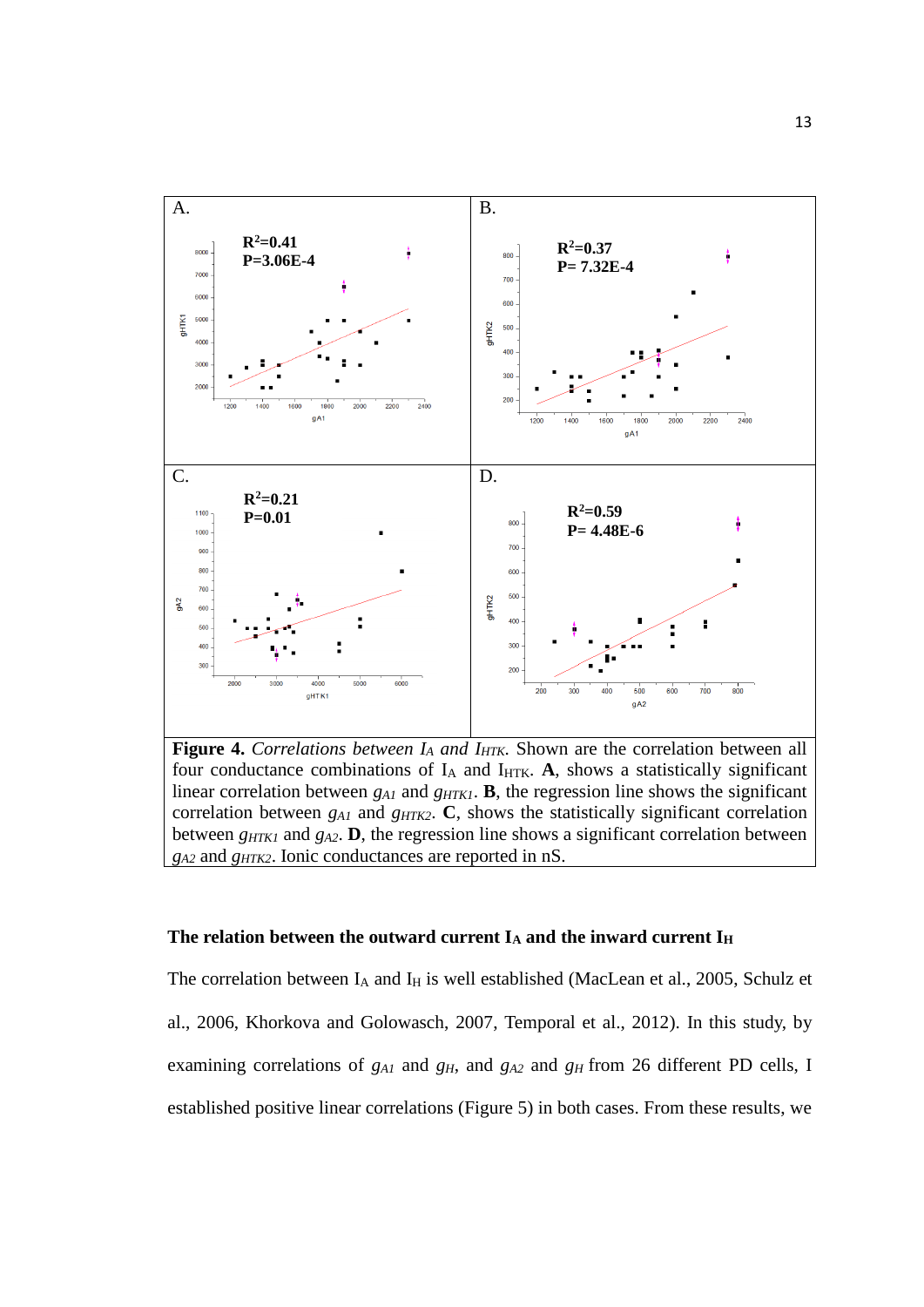may suggest that both of the two components of I<sup>A</sup> have a similar contribution to the correlation between I<sub>A</sub> and I<sub>H.</sub>.



## The relation between the outward current I<sub>HTK</sub> and the inward current I<sub>H</sub>

Next, I examined correlations between  $g_H$  and  $g_{HTK}$ . The results show statistically significant correlations between *g*<sub>*HTK1</sub>* and *g*<sub>*H*</sub>, and *g*<sub>*HTK2*</sub> and *g*<sub>*H*<sub>n</sub></sub>, from 24 different PD</sub> cells (Figure 6). From Figure 6, the correlation between  $g_{HTK2}$  and  $g_H$  is stronger than between *gHTK1* and *gH*, which suggests an unequal contribution of the two components of I<sub>HTK</sub> to the relation between I<sub>HTK</sub> and I<sub>H</sub>.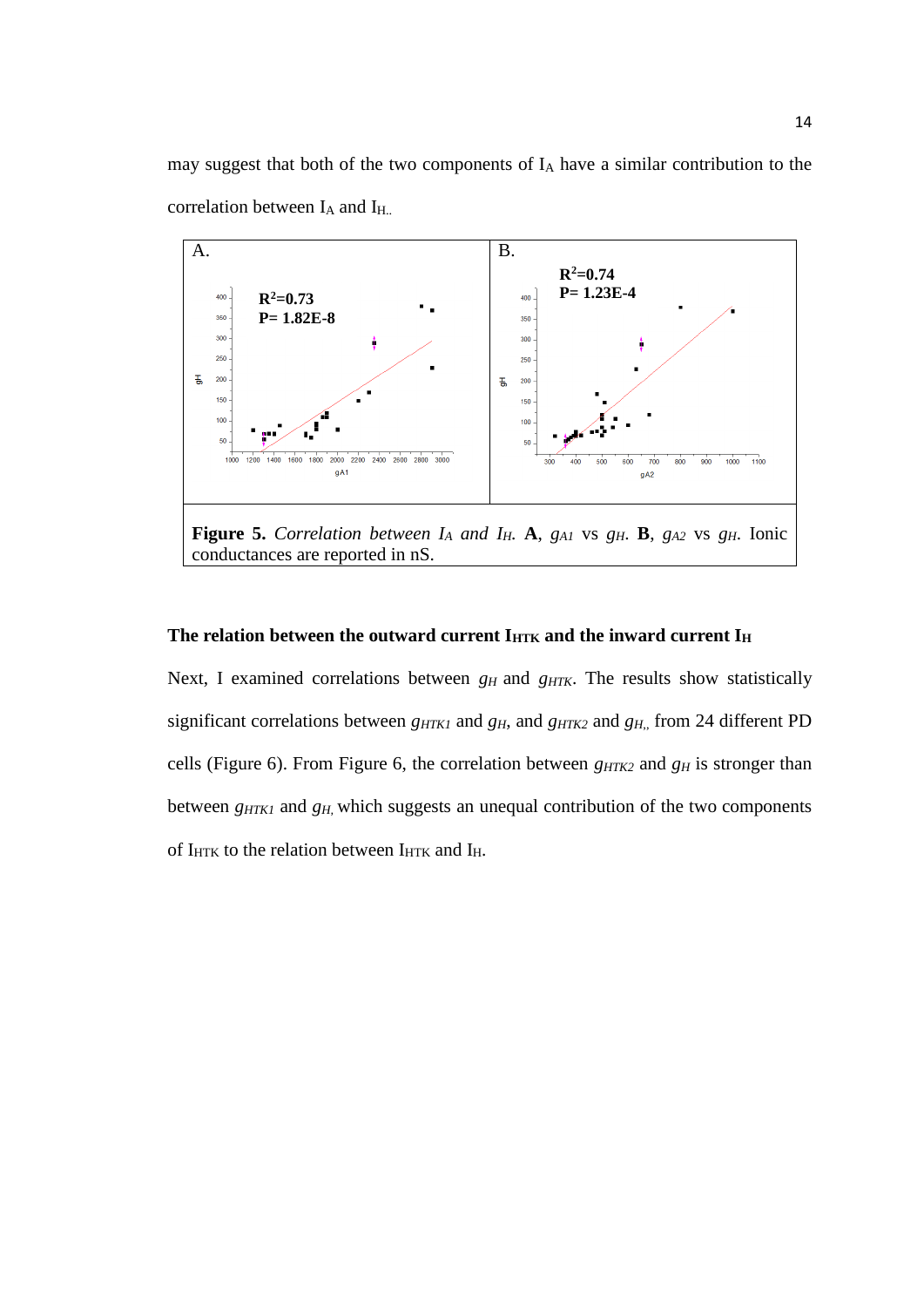

However, the correlation between *g*<sub>*HTK1</sub>* and *g*<sub>*HTK2</sub>* is statistically significant (Figure 7).</sub></sub> Based on equation 6, by fitting I<sub>HTK</sub>, *g*<sub>leak</sub>, *g*<sub>HTK1</sub>, and *g*<sub>HTK2</sub> are determined. I found no significant correlations between *gleak* and any of the other currents and current components analyzed in this study. Since the correlation between the peak and the steady state of  $I_{\text{HTK}}$  is significant, I hypothesis that might be a strong correlation between the two components of  $I_{\text{HTK}}$ :  $I_{\text{KCa}}$  and  $I_{\text{Kd}}$  in maximal conductance. To explore in more detail the contributions of the steady state and transient components of  $I_{\text{HTK}}$ , it was experimentally separated into  $I_{\text{KCa}}$  and  $I_{\text{Kd}}$  (See Materials and Methods).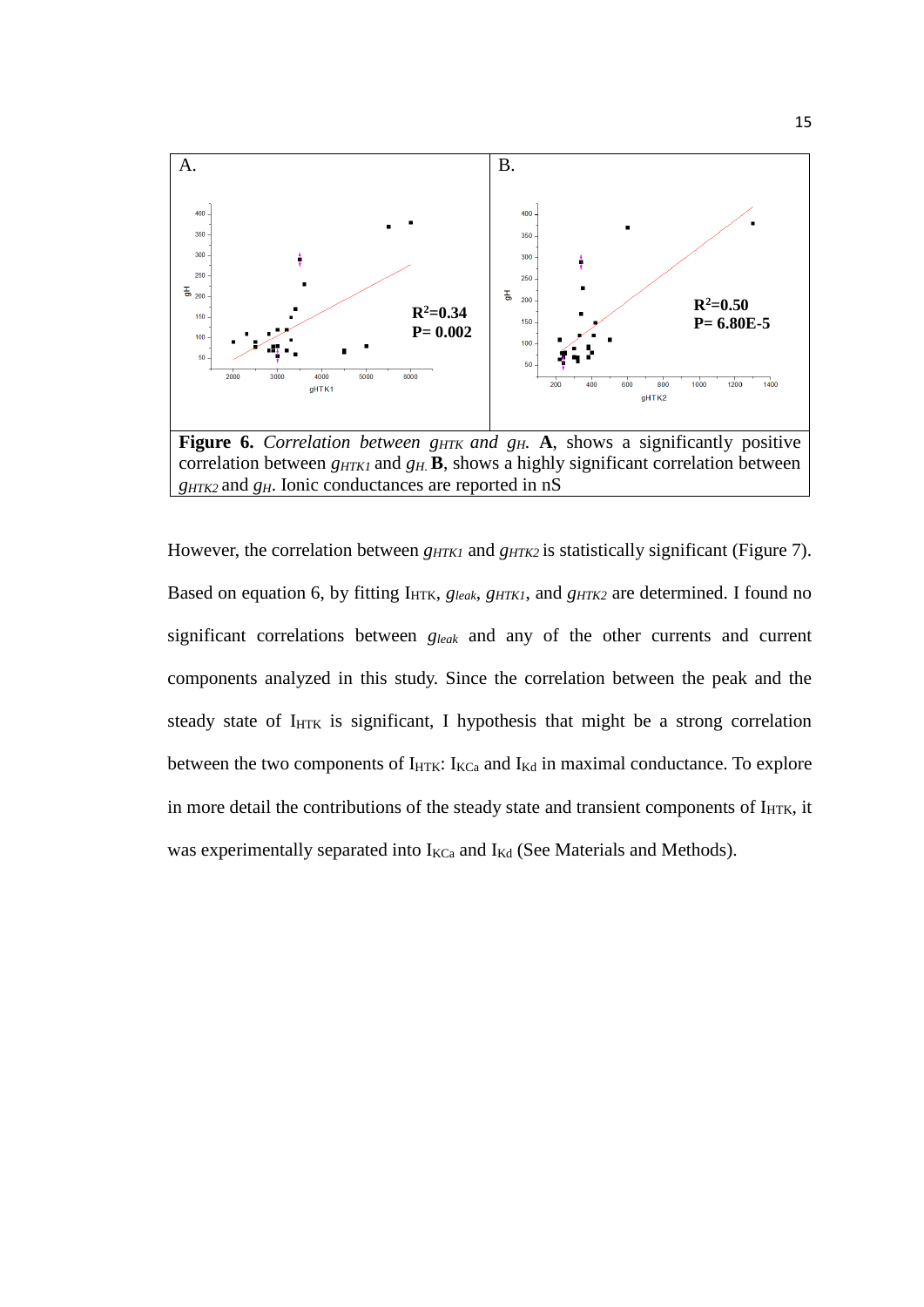

I observed a significantly positively linear correlation between the conductance of  $I_{KCa}$ and  $I_{Kd}$  (Figure 8) in spite of a low sample number (N=7), which is disproves my original hypothesis that there is no correlation between  $I_{KCa}$  and  $I_{Kd}$  given the absence of correlation between the mRNA levels that code for these channels. Given our low sample number for  $I_{\text{KCa}}$  and  $I_{\text{Kd}}$ , correlations between  $g_{\text{KCa}}$  and  $g_{\text{Kd}}$  and the rest of the currents measured are not likely to produce conclusive results. Nevertheless, I examined some of these relationships.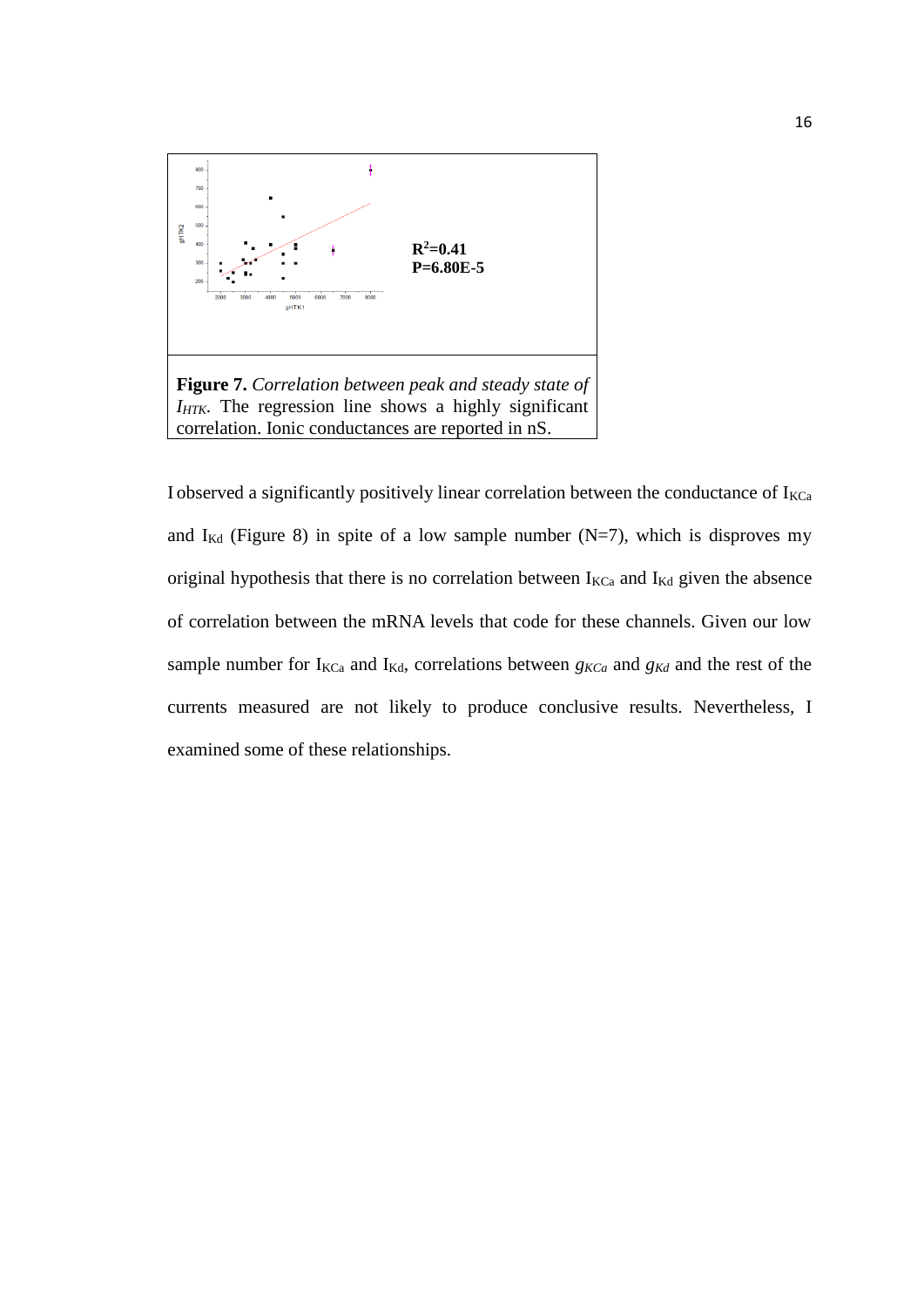

## **The relation between I<sup>H</sup> and the two components of IHTK: IKCa and IKd**

 $I_{\text{HTK}}$  and  $I_{\text{H}}$  is correlated in amplitude [\(Khorkova and Golowasch, 2007\)](#page-38-6), in maximal conductance and in mRNA levels [\(Temporal et al., 2012\)](#page-38-7). But whether the components of  $I_{\text{HTK}}$  correlated with  $I_{\text{H}}$  or which component contributes most to the correlation is not known. In the study, I plotted the maximal conductance of the two currents from 5 different PD cells (See Equations 7, 8), against *gH*, respectively (Figure 9). The results demonstrated significant linear correlations. *gKd* and *g<sup>H</sup>* are much more strongly correlated than *gKCa1* and *gH*, which is consistent with the above results in this study (Figure 6), and the correlation between the conductance of the steady state component of  $I_{\text{HTK}}$ ,  $g_{\text{HTK2}}$ , and  $g_{\text{H}}$  is much more significant than that of the transient  $I_{\text{HTK}}$  component, *gHTK1*, and *g<sub>H</sub>*. Since the sample numbers in this portion of the study is so small, even though there is more significant correlation between  $g_{HTK2}$  and  $g_H$ , we can not simply conclude that  $I_{Kd}$  contributes more to the correlation between  $I_{HTK}$  and  $I_H$  than  $I_{KCa}$ . And also we cannot rule out the possibilities that  $g_A$  and  $g_{KCa}$  has a significant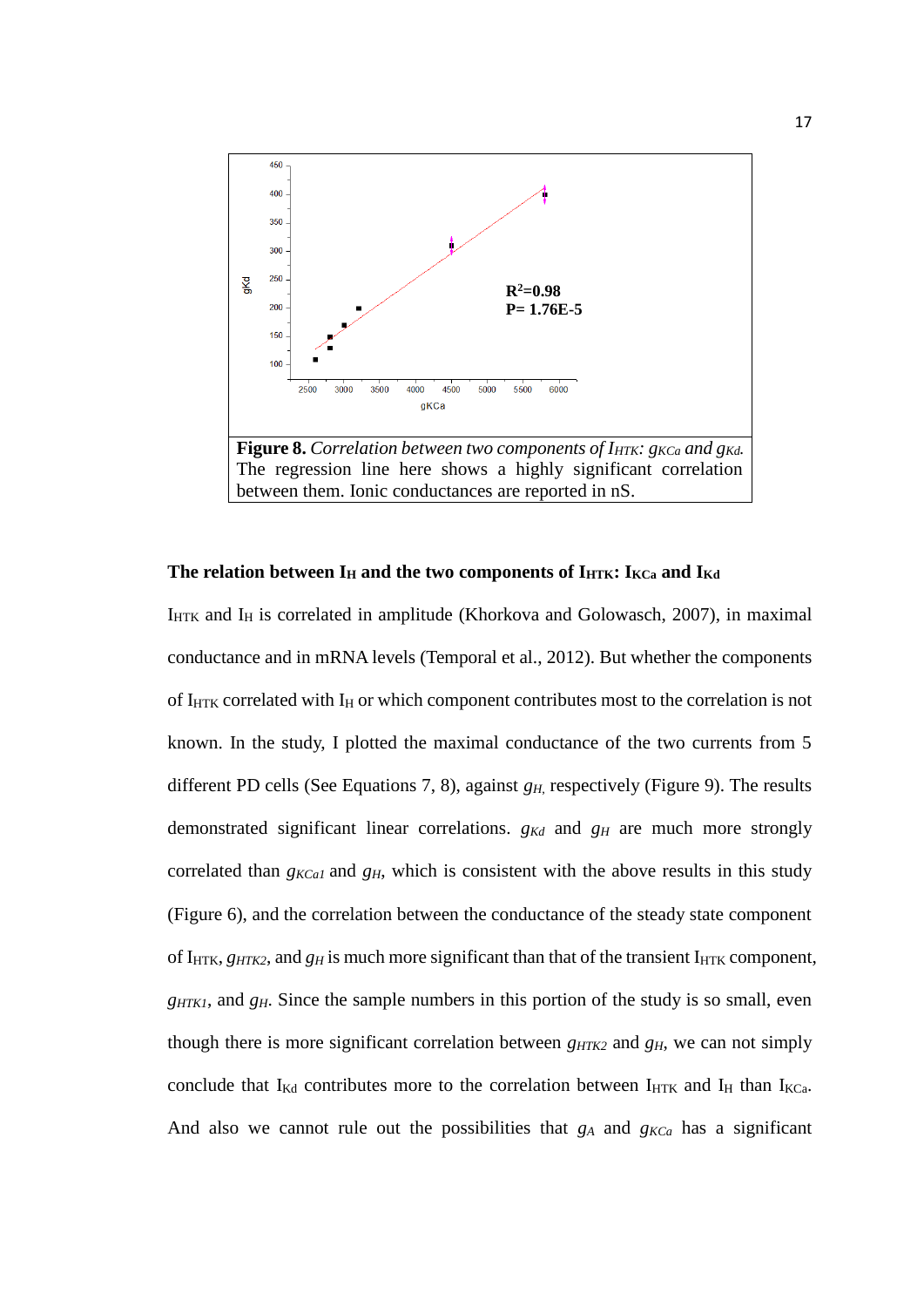correlation based on my hypothesis.



**Figure 9.** *Correlation between I<sup>H</sup> and the two components of IHTK at the maximal level.* **A**, shows a significant correlation between  $g_{KCAI}$  and  $g_H$ . **B**, shows a highly significant correlation between *gKd* and *g<sup>H</sup>* . Ionic conductances are reported in nS.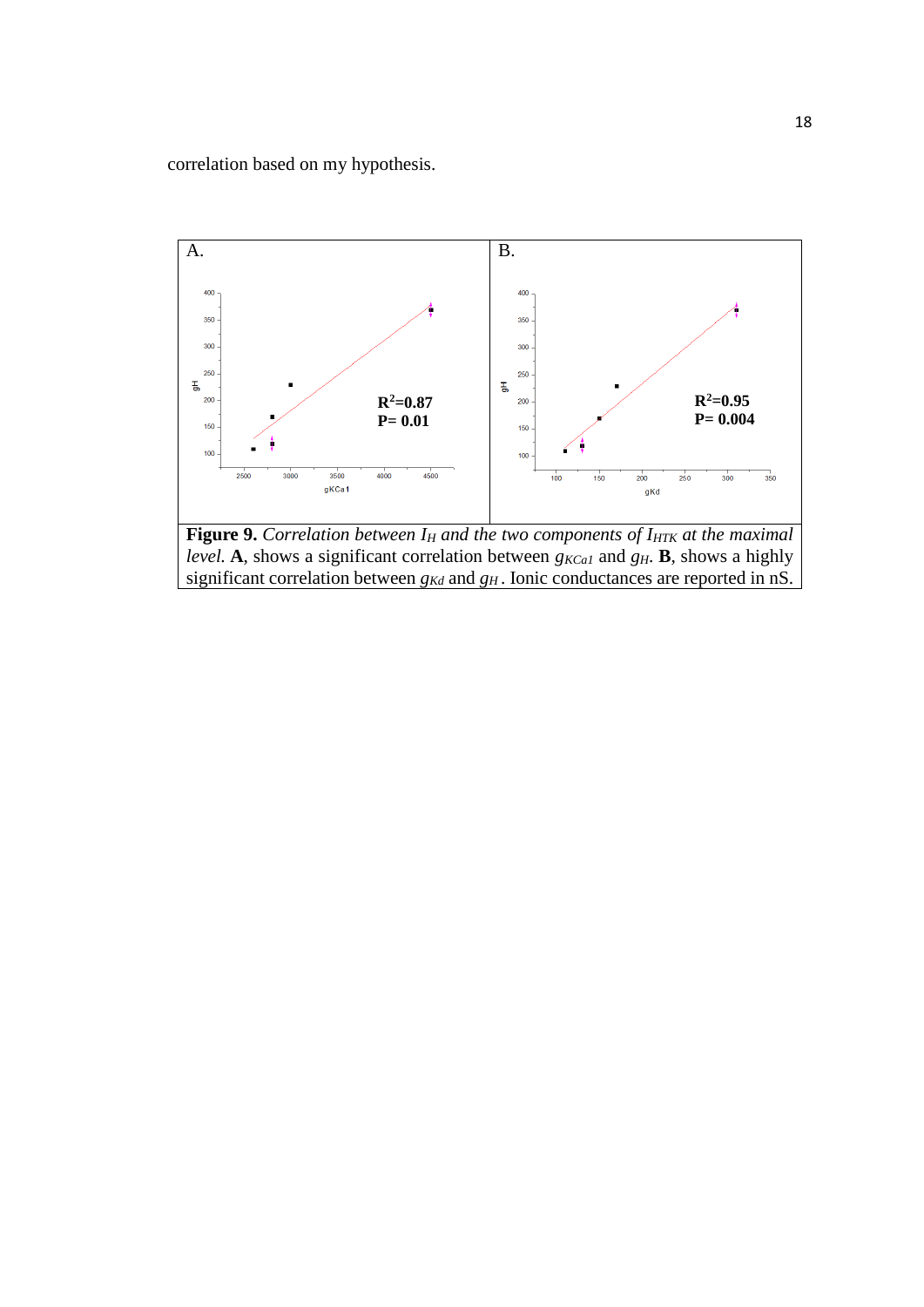#### **Discussion:**

## **Correlation between currents at the maximal conductance level**

HHfit is a customer developed software that was used to fit ionic currents of crab PD neurons using Hudgkin-Huxley equations. The goal was to test hypothesis that correlations may exist between current parameters, including maximal conductances, activation parameters, and inactivation parameters; and correlations in maximal conductance may exist between  $I_A$  and  $I_{KCa}$ ,  $I_H$  and  $I_{KCa}$ , while there may be lacking of significant correlations between  $I_A$  and  $I_{Kd}$ ,  $I_H$  and  $I_{Kd}$ , and  $I_{Kc}$  and  $I_{Kd}$ .

In this study I could only establish correlations between maximal conductances. There were no significant correlations between any of the other parameters, such as activation or inactivation parameters from these currents (data not shown). This is somewhat unexpected given that at least parameters of activation and inactivation of the same channels would be expected to be correlated.

By using HHfit, the study confirms previously observed correlations between *g<sup>A</sup>* and *gHTK*, *g<sup>A</sup>* and *gH*, *gHTK* and *g<sup>H</sup>* [\(Temporal et al., 2012\)](#page-38-7). However, I performed this analysis by also separating the transient and steady state current components of  $I_A$  and  $I_{\text{HTK}}$ . The rationale behind this was as follows:

- 1) Studies found the two components of  $I_A$ : the peak and the steady state may exists intrinsic relations [\(Connor and Stevens, 1971,](#page-37-7) [Neher, 1971,](#page-38-12) [Cobbett et al., 1989,](#page-37-8) [Cuello et al., 2010\)](#page-37-6), so I hypothesize that there may be correlations between the peak and steady state of IA.
- 2) Schulz and colleagues reported that there was no correlation between *BK-KCa* and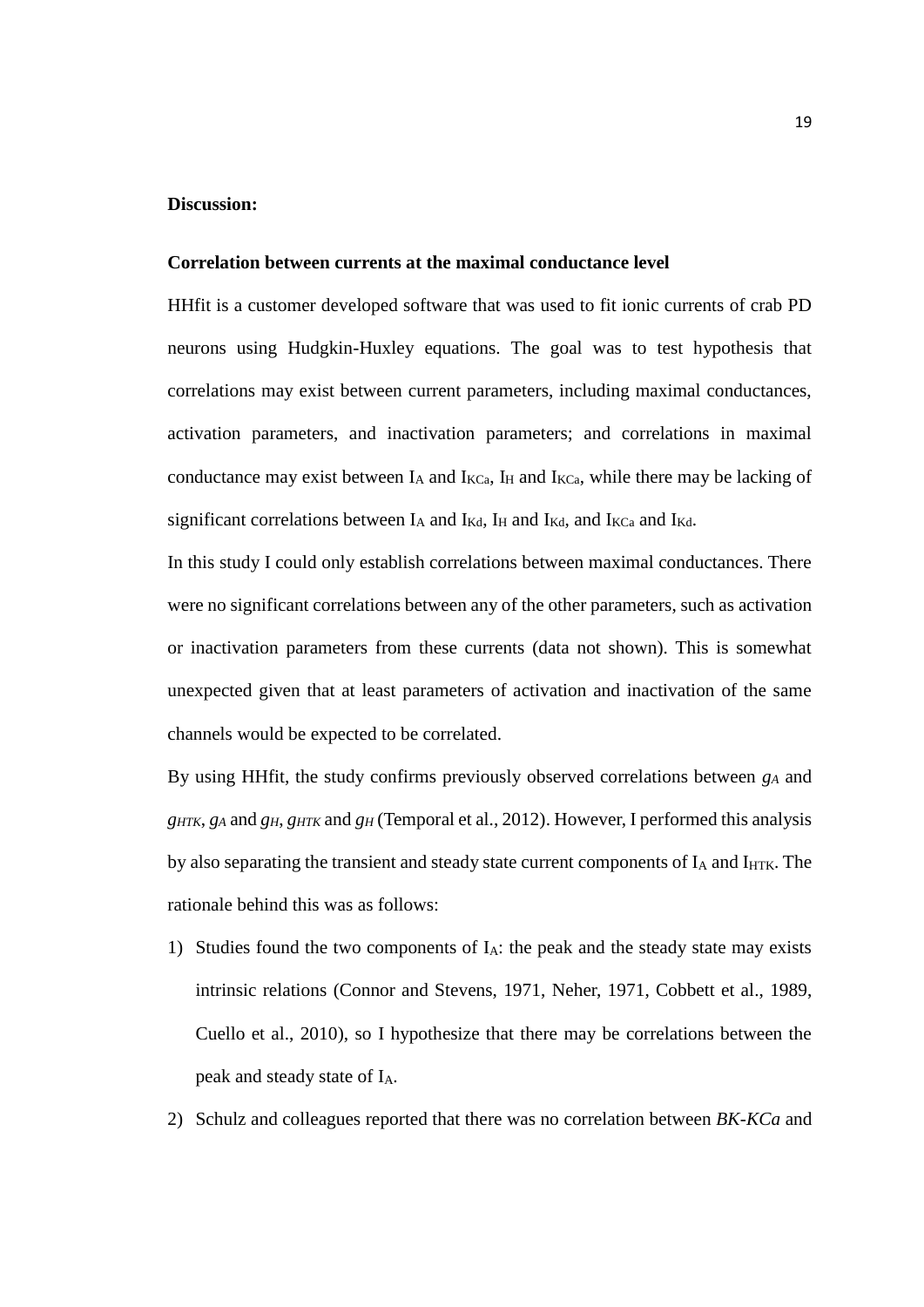*shab*, *BK-KCa* and *shaw, shal* and *shab*, and *shal* and *shaw* in PD neurons [\(Schulz](#page-38-11)  [et al., 2007\)](#page-38-11). Thus, no relationship between the peak and steady state of  $I_{\text{HTK}}$  was expected.

3) Temporal and colleagues demonstrated a correlation between IA and IHTK, and a correlation between *shal* and *BK-KCa* [\(Temporal et al., 2012\)](#page-38-7), since the peak of  $I_{\text{HTK}}$  is largely generated by  $I_{\text{KCa}}$ , I hypothesize there may be a correlation between I<sub>A</sub> and the peak of I<sub>HTK</sub>.

Our results show that all four combinations of peak and steady state components of *g<sup>A</sup>* and *g<sub>HTK</sub>* are correlated. This is to be expected at least for I<sub>A</sub> because there may be an intrinsic protein: the channel itself to regulate the peak and the steady state of  $I_A$ , which may ultimately lead to a correlated expression of these two currents.  $I_{\text{HTK}}$  is known to be composed of two  $K^+$  currents,  $I_{KCa}$  and  $I_{Kd}$ , and the decomposition into transient and steady state components could be directly linked to these two known ionic currents. In fact, I did uncover a positively linear correlation between *gKCa* and *gKd*. However, this contrasts with the result of Ransdell et al. who reported that  $I_{Kd}$  was not correlated with the peak of I<sub>HTK</sub> (highly representative of  $I_{\text{KCa}}$ ) in crab cardic ganglion (Ransdell et al., [2012\)](#page-38-13). Since it's in a different system, correlations of the same currents may vary distinctly in different systems.

My finding in  $g_{KCa}$  and  $g_{Kd}$  also contrasts the results at mRNA level reported before [\(Schulz et al., 2006,](#page-38-10) [Schulz et al., 2007\)](#page-38-11) where no significant correlation between *BK-KCa* and *shab*, and *BK-KCa and shaw* mRNA, which code for I<sub>KCa</sub> and two forms of IKd in PD neurons were observed. As I mentioned previously, multiple levels of potential regulations could ultimately lead to correlated expression of ionic currents: at the very least, at the level of transcription, and also at some level between the beginning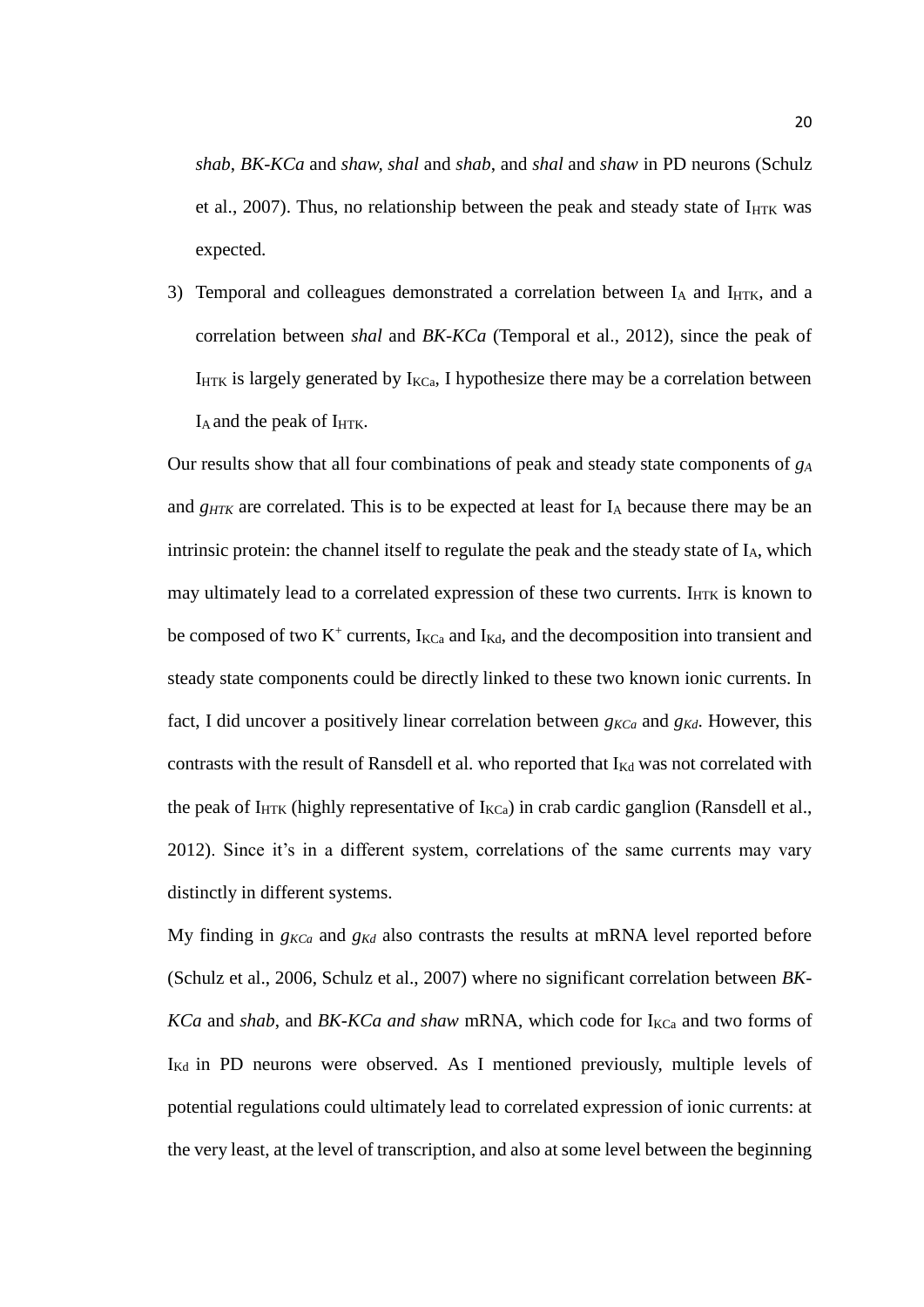of translation, and the full integration of the channel proteins into the plasma membrane. If a coregulation of channel genes ultimately results in a correlated expression of these currents, one possible mechanism is cotranscription. Cotranscription is a simultaneous transcription between two genes and molecular elements which are located closely. If these genes are targeted by the same transcription factors, such as promoters, their expression patterns may tend to be similar, at least at the transcriptional level. Alternatively, translation of these channel's mRNA may be tracking each other, to ultimately lead to the correlated expression of ionic currents. But along the way from transcription, translation and post-translation, there still could occur different modifications of mRNA, protein and ionic channels. This may be a reasonable mechanism to explain the difference between correlations in maximal conductance and in mRNA level [\(Sutherland and Bickmore, 2009\)](#page-38-14), such as in this case between *gKCa* and *gKd* compared with *BK-KCa* and *shab*, and *BK-KCa* and *shaw*, which are not correlated. A gene may be regulated by many kinds of regulators [\(Allocco et al., 2004\)](#page-37-9). If the genes I mentioned in this study: *shal*, *BK-KCa*, *shab*, shaw, *H* share multiple regulators, the expression patterns may be more similar. But for some genes, they may have a dominant regulator, which means that the gene expression is only or mostly affected by this regulator. So even if they share multiple regulators, without the same dominant regulators, their expression patterns could be different. What's more, coregulations of genes may not guarantee correlations of ionic current expression because a lot of factors could disrupt or establish coregulations. This would then disrupt (or establish) the ultimately correlated expressions of ionic currents. In the case here for  $I_{\text{KCa}}$  and  $I_{\text{Kd}}$ , the difference of correlations between maximal conductance level and mRNA level may be caused by modifications during or after protein translation. One possible mechanism is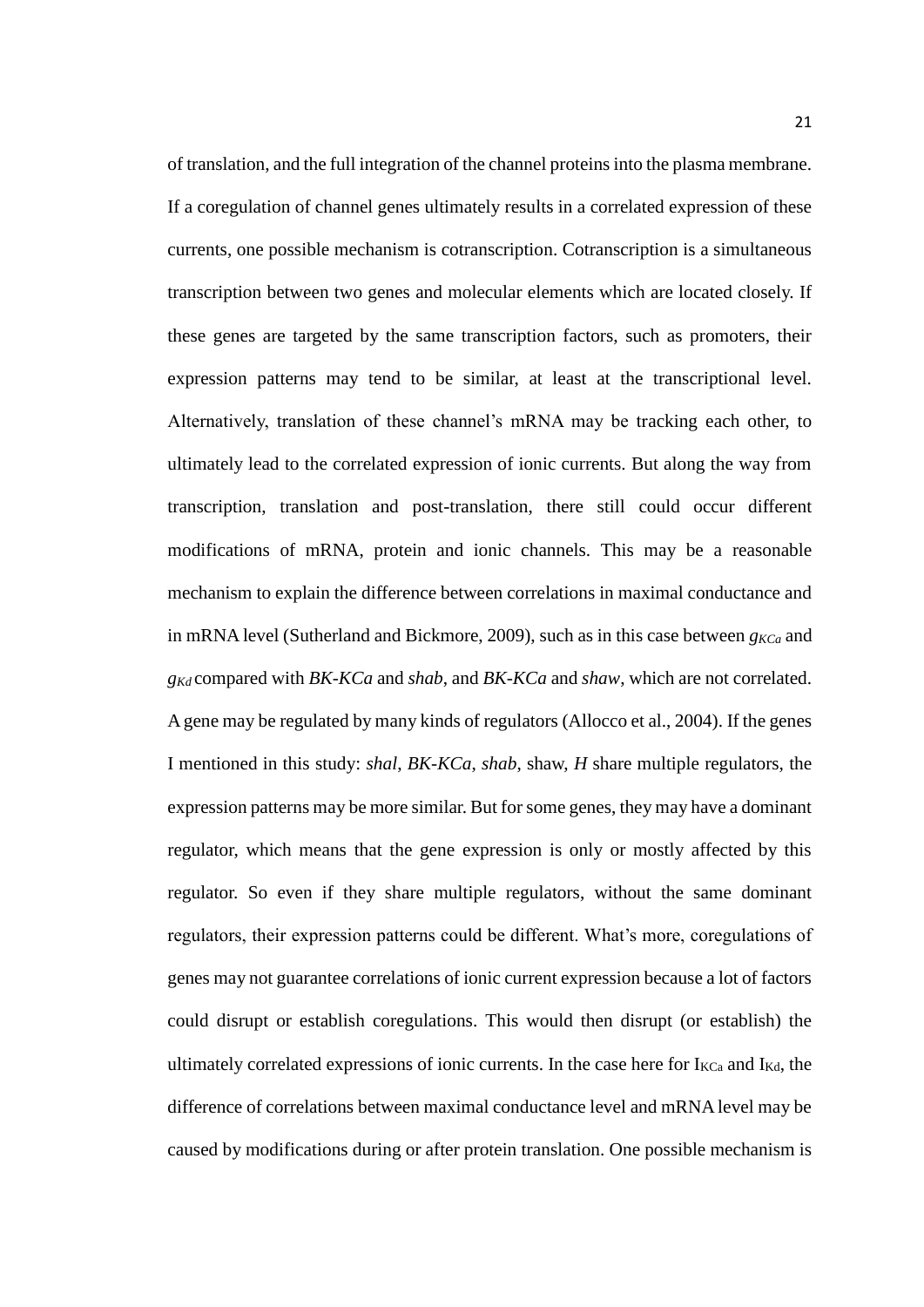co-phosphorylation. The opening of  $I_{\text{KCa}}$  and  $I_{\text{Kd}}$  channels may require phosphorylation of the same channel gating protein. This process may serve as a bridge to generate correlated ionic currents. Because this phosphorylation occurs after translation, and *BK-KCa* and *shab* may not co-transcripted or co-translated, thus resulting in the difference of correlations between maximal conductance and mRNA levels.

Other possible mechanisms could be cotranslational interaction of ion channels [\(Shi et](#page-38-15)  [al., 1996\)](#page-38-15), coassembly of ion channels [\(Frank, 2011,](#page-37-10) [Zhang et al., 2011\)](#page-39-3), cotrafficking by each other into plasma membrane [\(Vanoye et al., 2010\)](#page-39-4) or direct interactions between ion channels through non-conducting functions [\(Kaczmarek, 2006\)](#page-37-11).

Since the peak of  $I_{\text{HTK}}$  is largely generated by  $I_{\text{KCa}}$ , and  $I_{\text{HTK}}$  is correlated with  $I_{\text{H}}$ , I hypothesized that  $I_{KCa}$  is correlated with  $I_{H}$ . The results confirm the hypothesis at maximal conductance level and are consistent with a previous study that reported the coregulation of *BK-KCa* and *H* gene at mRNA level in PD neurons [\(Schulz et](#page-38-11) al., 2007). Results also show very significantly positive correlation between  $g_{Kd}$  and  $g_H$ , which contrasts with mRNA relationships [\(Schulz et al., 2007\)](#page-38-11). In the Schulz et al. study, *H* was correlated with *shab* in LP and LG neurons, and also correlated with *shaw* in LP neurons. However, they reported no correlation between *H* and *shal* or *shaw* in PD neurons. A mechanism to explain this could be the same as I just discussed above: cotranslational interaction of ion channels [\(Shi et al., 1996\)](#page-38-15), coassembly of ion channels [\(Frank, 2011,](#page-37-10) [Zhang et al., 2011\)](#page-39-3), cotrafficking by each other into plasma membrane [\(Vanoye et al., 2010\)](#page-39-4) or direct interactions between ion channels through nonconducting functions [\(Kaczmarek, 2006\)](#page-37-11).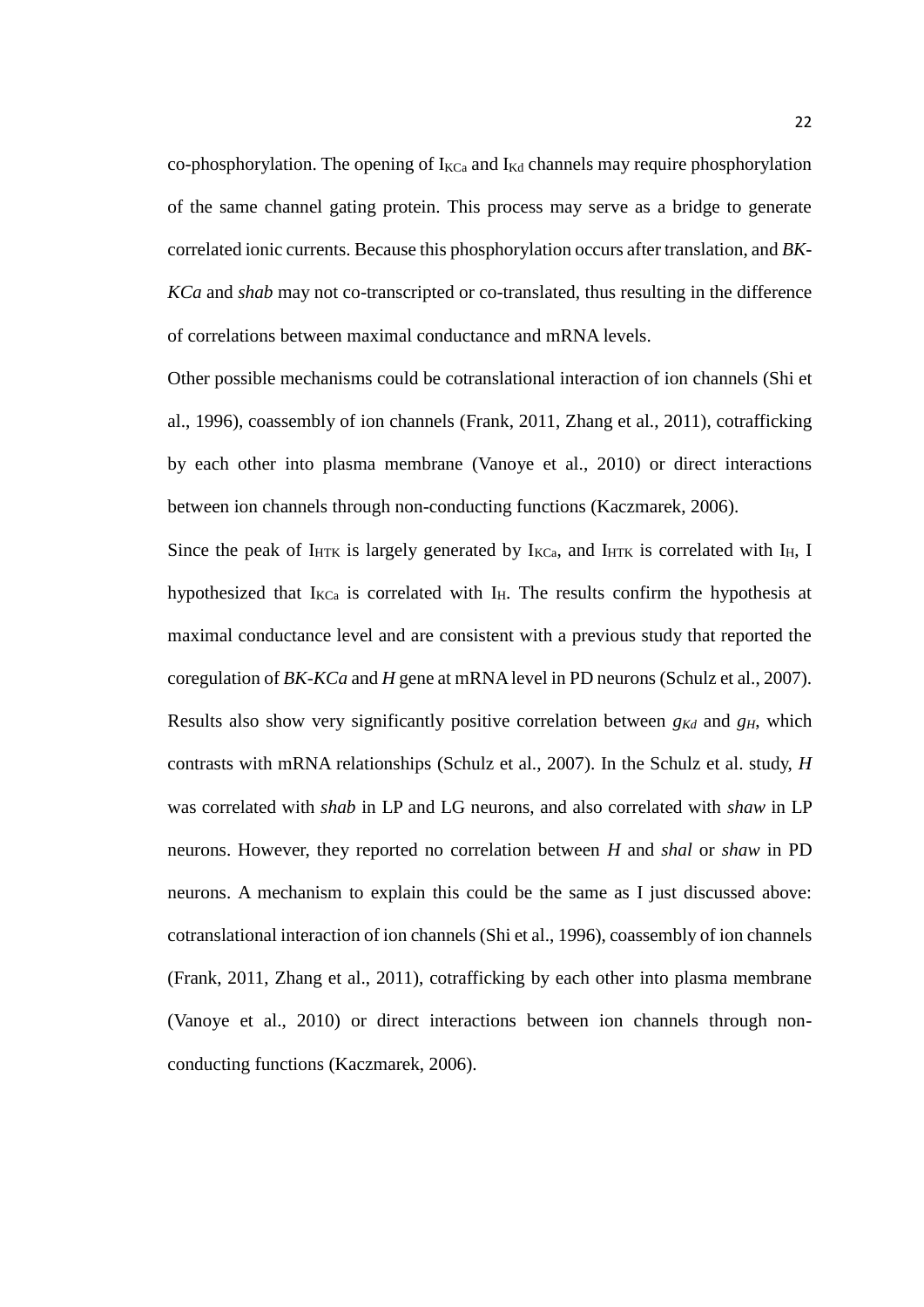#### **Roles of coregulation and correlation in neuronal stability**

Neurons have a striking ability to maintain or recover its activity after various forms of disruption [\(Desai et al., 1999,](#page-37-3) [Cudmore and Turrigiano, 2004,](#page-37-4) [Haedo and Golowasch,](#page-37-12)  [2006\)](#page-37-12). Homeostasis focuses in the capacity of maintain biological system balance under variable conditions and in response to external perturbations. It has been suggested that to maintain homeostasis, variable ionic currents or their conductances may be coregulated, which may be expressed as correlated sets of currents or conductances [\(Khorkova and Golowasch, 2007,](#page-38-6) [Schulz et al., 2007,](#page-38-11) [Zhao and Golowasch, 2012\)](#page-39-2). Therefore, how the correlated ionic currents and coregulated channel genes carry out their roles to maintain homeostasis is vitally important. However, so far, the underlying mechanisms is poorly understood.

Studies have reported coregulations of ionic current genes [\(MacLean et al., 2003,](#page-38-5) [MacLean et al., 2005,](#page-38-9) [Schulz et al., 2006,](#page-38-10) [Schulz et al., 2007\)](#page-38-11), correlations of ionic current [\(Khorkova and Golowasch, 2007,](#page-38-6) [Temporal et al., 2012\)](#page-38-7), but there are no clearly defined mechanisms to explain the exact roles of coregulation and correlation in neuronal stability.

MacLean and colleagues demonstrated that the role of coregulation in lobster STG could be compensatory homeostasis [\(MacLean et al., 2005\)](#page-38-9). They found that neuronal activity was maintained constantly even with a dramatic increase of IA. The role of coregulation in crab STG probably the same as it is in lobster STG [\(MacLean et al.,](#page-38-9)  [2005\)](#page-38-9). Coregulation of *shal* and *H*, and *BK-KCa* and *H* may play a role in compensatory homeostasis because they correspond to oppositely flowing currents. However, other roles of coregulation may exist in crab STG. For instance, *shal* and *BK-KCa* (and the corresponding  $I_A$  and  $I_{HTK}$ ) are positively correlated in PD neurons, but both of them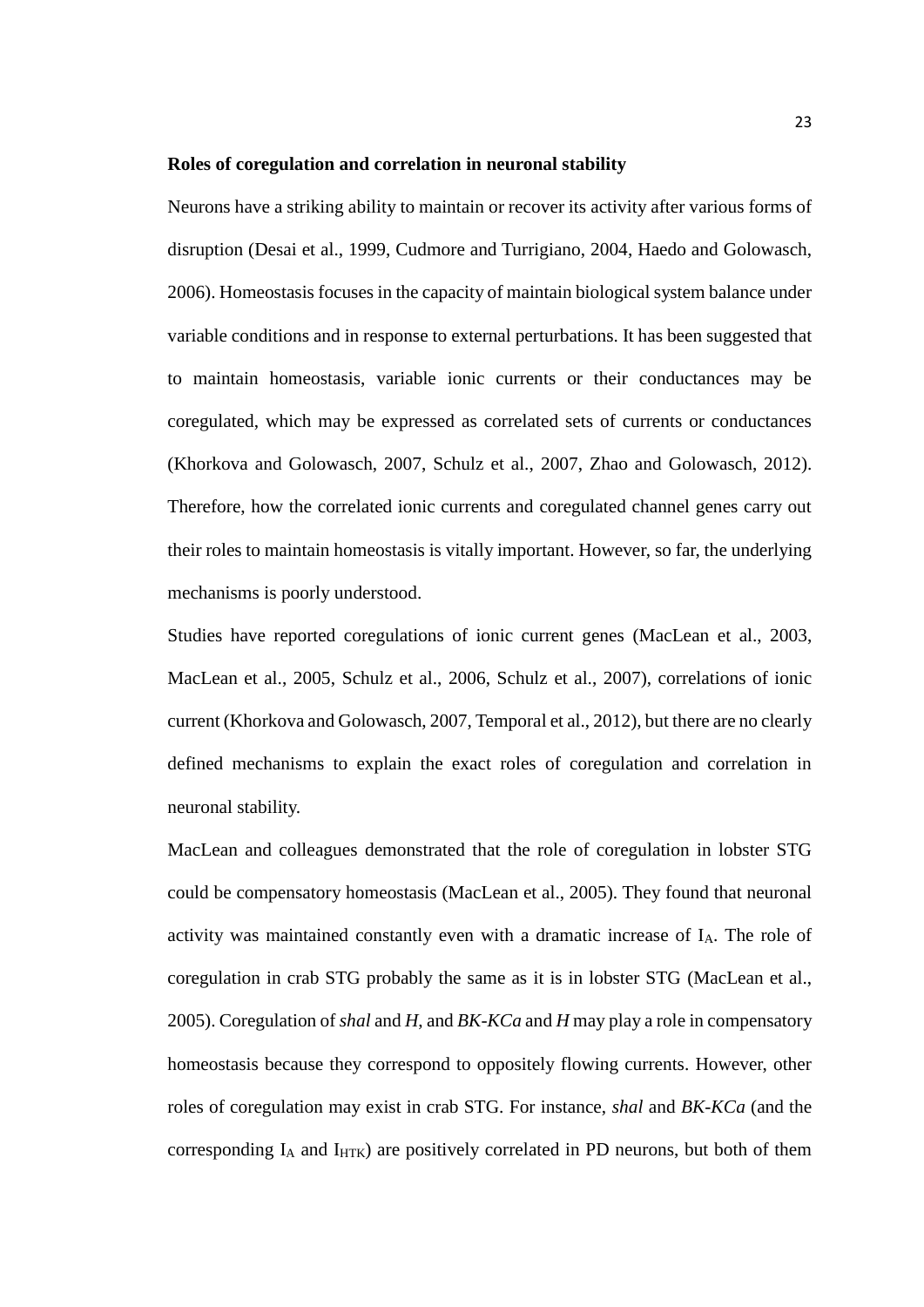correspond to outward currents, i.e. an increase of  $I_A$  will concomitantly increase  $I_{KCa}$ . So how could this coregulation stabilize neuronal activity? One possible mechanism might be that the positive coregulation of *shal* and *BK-KCa* is positively coregulated by other mechanisms, such as activity-dependent channel gene expression, which corresponds to an inward current. As a consequence, the increase of the positive coregulations of two outward could compensate for the increase of the other inward current to maintain stable neuronal activity.

Correlation may also play an important role in neuronal activity. A recent study reported that ionic current correlations may influence neuronal activity attributes [\(Zhao and](#page-39-2)  [Golowasch, 2012\)](#page-39-2), which may explain why correlations of currents are cell type specific, at least in maximal conductance.

Coregulation and correlation may be associated with intracellular signaling pathway. Amendola and colleagues found that intracellular  $Ca^{2+}$  and cytosolic cAMP act to alter the cell-type specific variations between  $I_A$  and  $I_H$  and also shift  $I_A$  and  $I_H$  coordinatedly in SNc dopaminergic neurons [\(Amendola et al., 2012\)](#page-37-13). Kv4.3 channels, which are members of voltage-gated A-type potassium channels (termed Shal channels), and also a *shal* gene related subfamily [\(An et al., 2000\)](#page-37-14), are related with calcium sensitive auxiliary subunit KChip3.1 in the SNc dopaminergic neurons [\(Liss et al., 2001\)](#page-38-16). Kv4.3 and KChip3.1 together can mediate the fast-inactivation of the A-type potassium channel in dopaminergic neurons. So intracellular  $Ca^{2+}$  level may modulate the properties of IA, decrease the inward current IA, which has also been reported in other systems [\(Patel et al., 2002,](#page-38-17) [Anderson et al., 2010\)](#page-37-15). HCN1, HCN2 and HCN4 are three subunits of non-selective cation HCN channels [\(Monteggia et al., 2000\)](#page-38-18) responsible for  $I_H$  in SNc dopaminergic neurons. Among the three subunits, HCN2 and HCN4 are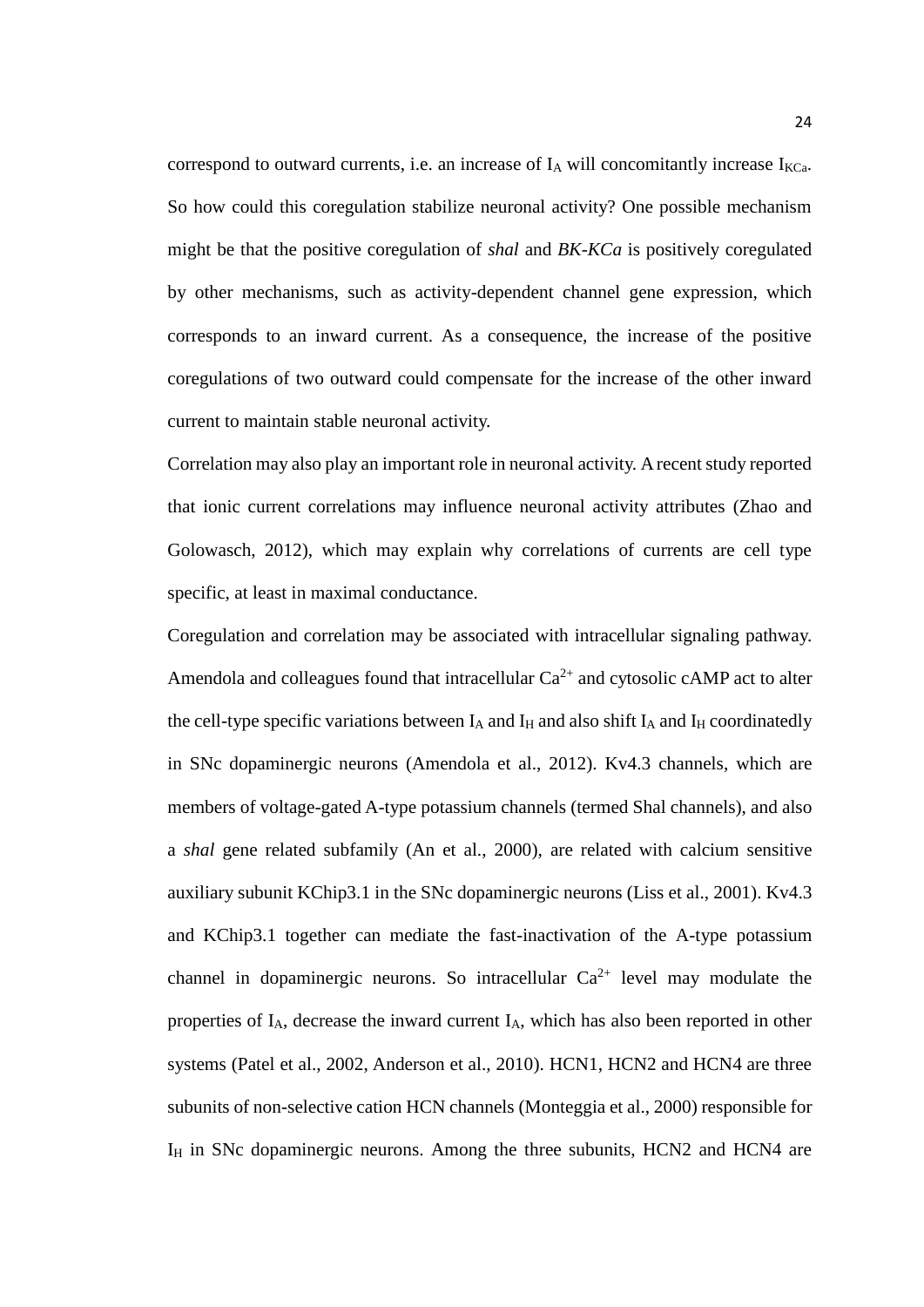modulated by intracellular cAMP. What's more, the relation between calcium and cAMP is found because two adenylyl cyclases, which are the enzymes that catalyze the conversion from ATP to cAMP, can be inhibited by calcium in SNc dopaminergic neurons. So in SNc dopaminergic neurons, the increase of intracellular  $Ca^{2+}$ , which could decrease  $I_A$ , will inhibit the formation of cAMP, thus decrease cAMP relative  $I_H$ . Based on the above background, the research group reported that the correlation of  $I_A$ and I<sub>H</sub> in SNc dopaminergic neurons, are  $Ca^{2+}/cAMP$ -sensitive [\(Amendola et al., 2012\)](#page-37-13).  $Ca^{2+}$  is known to activate  $I_{KCa}$  [\(Gola and Crest, 1993,](#page-37-16) [Robitaille et al., 1993,](#page-38-19) Marrion [and Tavalin, 1998,](#page-38-20) [Vergara et al., 1998\)](#page-39-5) while I<sup>A</sup> would decreased during the increasing of intracellular  $Ca^{2+}$  [\(Coetzee et al., 1999\)](#page-37-17). As stated before, the increase of  $Ca^{2+}$  would inhibit cAMP formation, therefore, with the reduction of  $I_A$ ,  $I_H$  is reduced, while  $I_{KCa}$  is upregulated. Modification of protein kinase-related and or cyclic nucleotide-related mechanisms will modify  $I_A$  and  $I_{KCa}$  channels [\(Alkon et al., 1982,](#page-37-18) [Poulain et al., 1994,](#page-38-21) [Enyeart et al., 1996,](#page-37-19) [Yao and Wu, 2001\)](#page-39-6). Peng and Wu (2007) also reported a homeostatic regulation of  $K^+$  currents via the coregulation of Shaker-type I<sub>A</sub> and I<sub>KCa</sub> in *cac* neurons in *Drosophila* mediated by  $Ca^{2+}$  [\(Peng and Wu, 2007\)](#page-38-22).

A recent study found in both STG and cardiac ganglion, the genes that encode I<sup>A</sup> and  $I_{KCa}$  are positively correlated, but the currents in cardiac ganglion neurons are negatively correlated [\(Ransdell et al., 2012\)](#page-38-13). Clearly, the post-translational regulation mechanism must be different. In STG  $I_A$  is not known to be calcium-dependent, nor affected by calcineurin activity, which may suggest a distinct mediation of coregulation in these different systems within the same animal. The finding in Ransdell et al. study is similar to what was observed in fly neurons with the reduction of  $I_{KCa}$ ,  $I_A$  is upregulated [\(Peng and Wu, 2007\)](#page-38-22), but opposite to what was observed in crab STG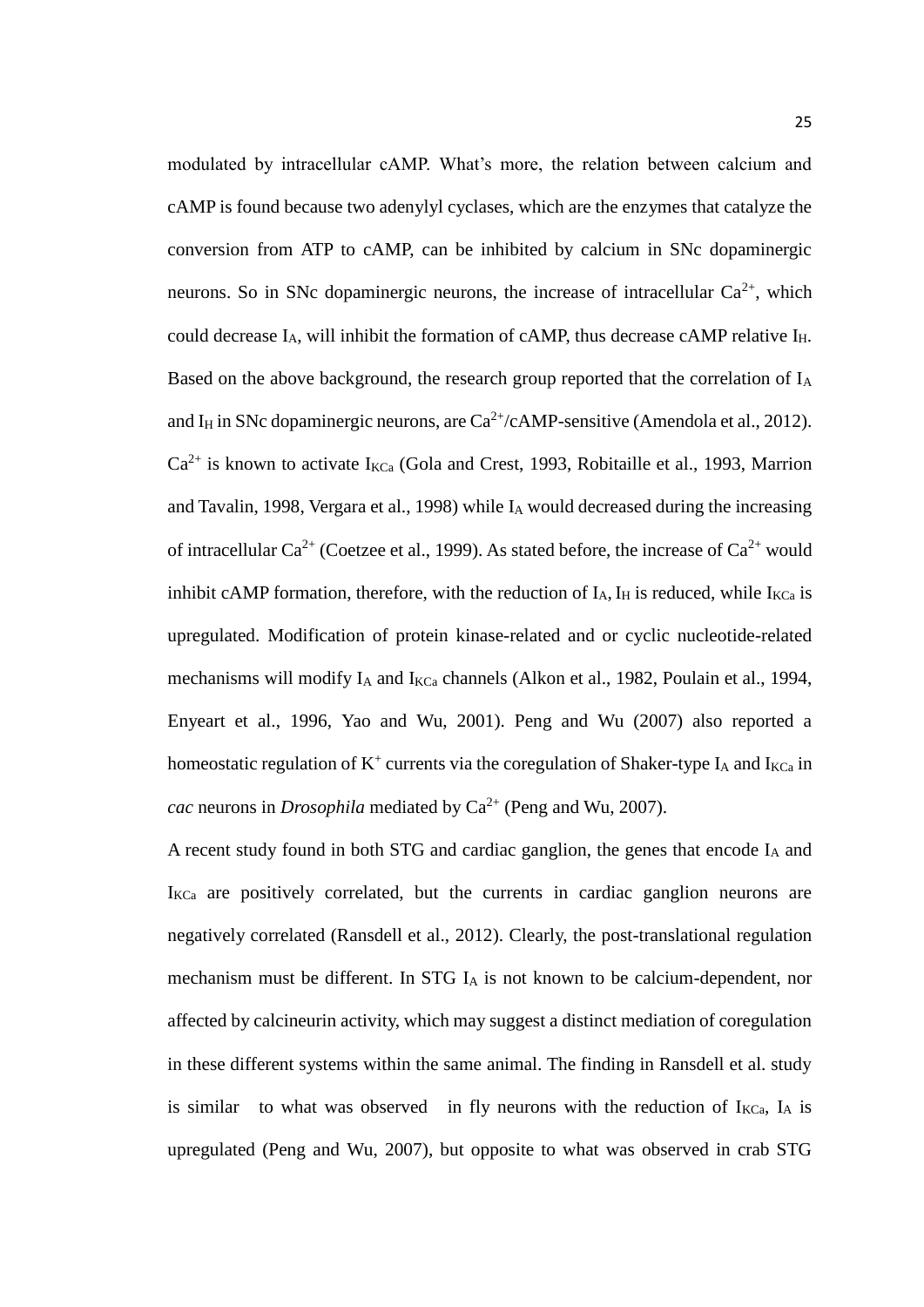neurons [\(Temporal et al., 2012\)](#page-38-7). Due to the negative correlation, the increase of  $I_{KCa}$ will lead to the decrease of I<sub>A</sub>, which may act as compensatory role to stabilize cellular excitability and network output. However, this contrasts with my finding and previous findings in STG system:  $I_A$  is positively correlated with  $I_{\text{HTK}}$ , with the increase of  $I_A$ , IHTK is upregulated. Different systems may have different mechanisms to maintain homeostasis, so how could this lead to homeostasis in STG system? One possible explanation is that the positive correlation between  $I_A$  and  $I_{HTK}$  in maximal conductance might be correlated negatively with activity-dependent conductance changes, and the changes would ultimately compensate for the sum of the changes of *g<sup>A</sup>* and *gHTK*. This may also offer a reasonable explanation that  $g_{KCa}$  and  $g_{Kd}$  is positively correlated while the neuronal activity maintain stable.

#### **Conclusions and Further Studies**

By using HHfit, I confirm the results shown previous studies: the correlation between  $I_A$ ,  $I_{\text{HTK}}$ ,  $I_H$  in maximal conductance [\(Schulz et al., 2006,](#page-38-10) Khorkova and Golowasch, [2007,](#page-38-6) [Schulz et al., 2007,](#page-38-11) [Temporal et al., 2012\)](#page-38-7). Even though there are no significant correlations between other parameters such as activation parameters, inactivation parameters, HHfit is indeed another way to establish correlations between currents, at least in maximal conductance. My hypothesis that  $g_{KCa}$  and  $g_H$  may be correlated based on the study by Schulz et al [\(Schulz et al., 2007\)](#page-38-11) was confirmed by using this method. However, I did report new findings which were different from my hypothesis based on previous studies. I found the correlation between  $I_{KCa}$  and  $I_{Kd}$ , which is different from the mRNA examination in PD neurons [\(Schulz et al., 2007\)](#page-38-11). The results here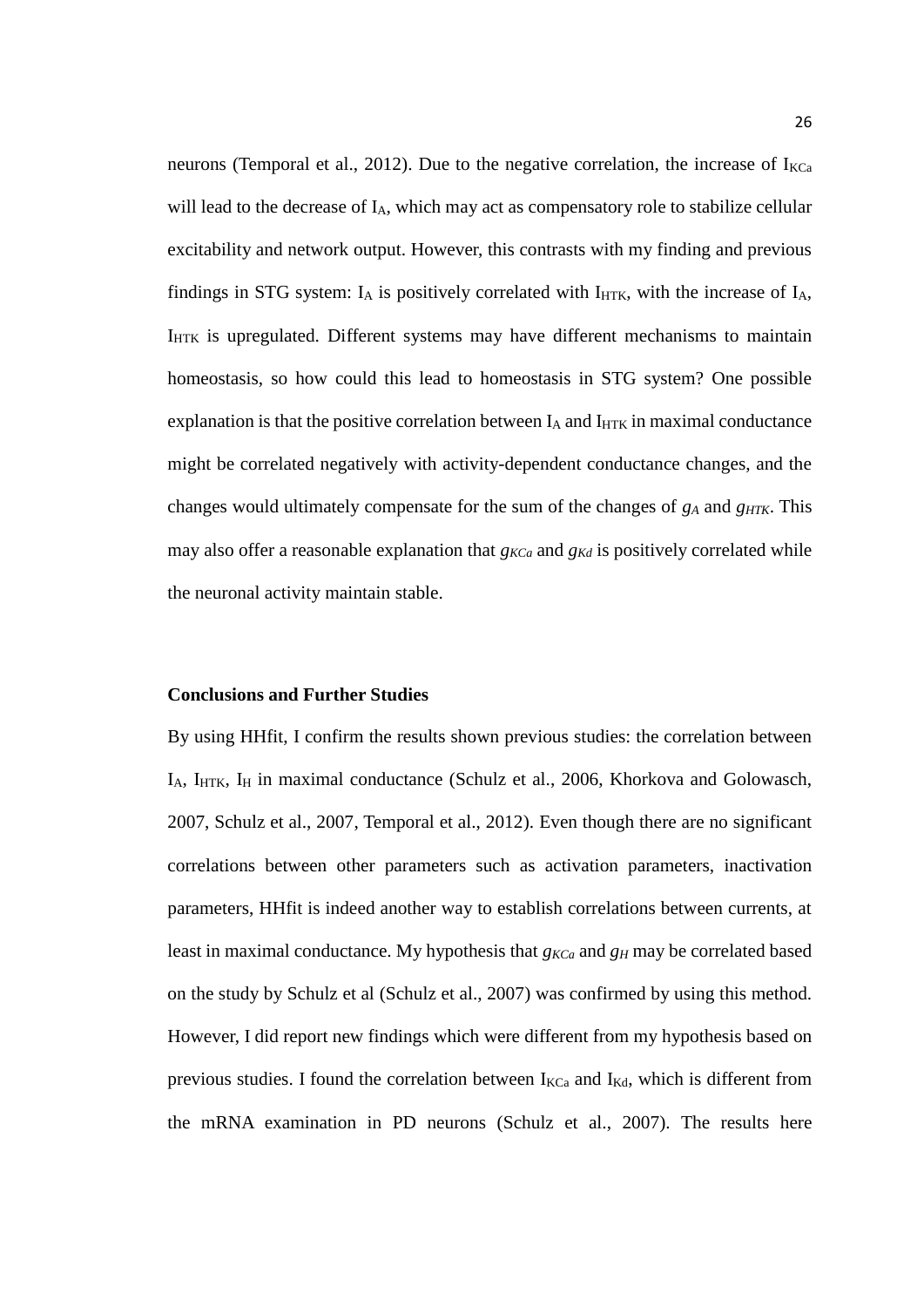demonstrated a significant correlation between *gKd* and *g<sup>H</sup>* which contrasts with the results in mRNA level in PD neurons [\(Schulz et al., 2007\)](#page-38-11).

In further studies, we can use HHfit to analysis more currents with sufficient samples in different neuron types such as LP, IC and other neurons of the pyloric network. This may allow us to establish correlations between other current parameters aside from maximal conductance, because currents correlations and variability may vary dramatically in different types of neurons.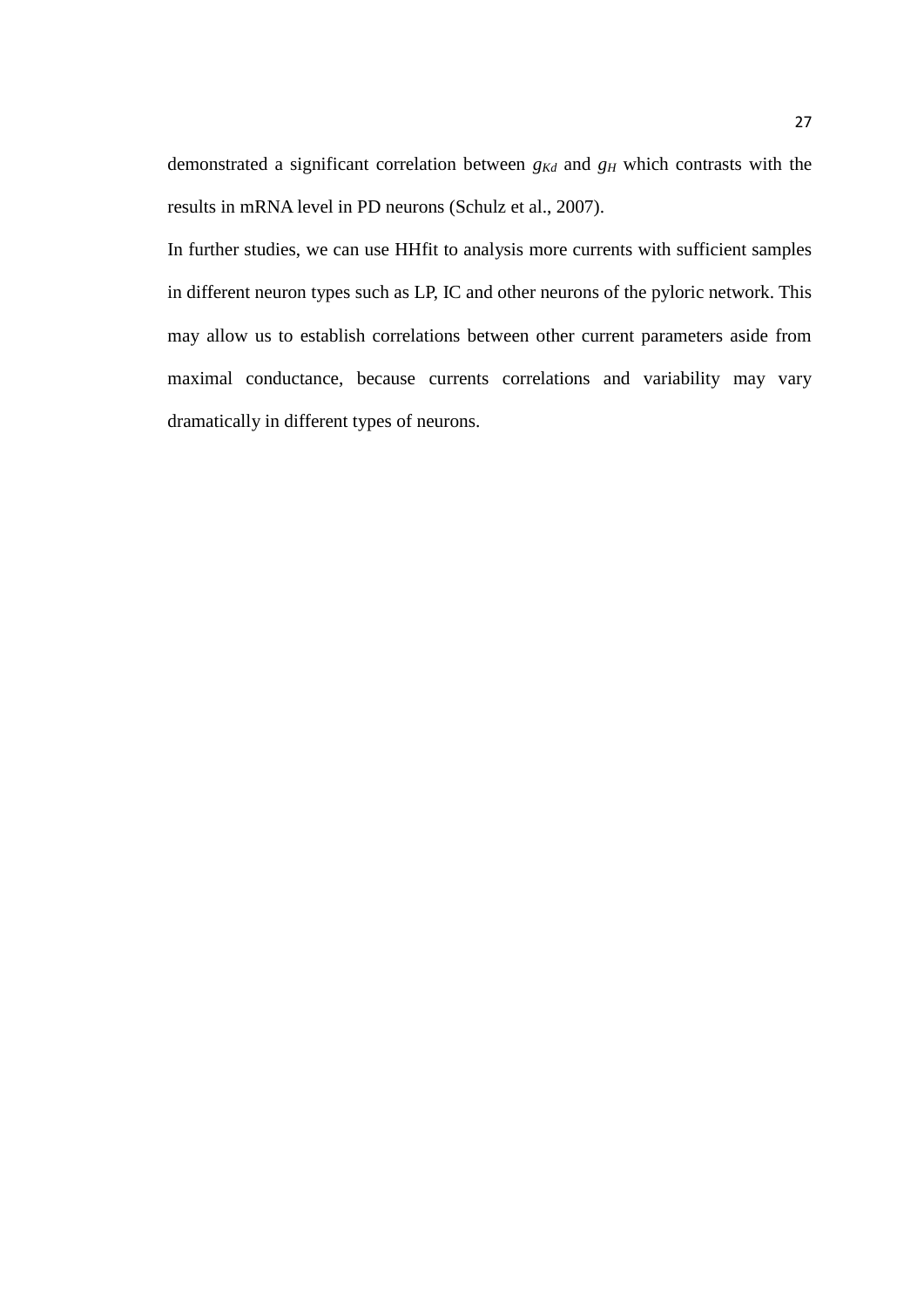# **Appendices:**

# **Tables:**

# **Table1. Maximal Conductance of IA and IHTK in PD neurons**

| <b>Cell Number</b> | $g_{AI}$ | $g_{A2}$ | <b>g</b> HTK1 | $g_{HTK2}$ |  |
|--------------------|----------|----------|---------------|------------|--|
|                    | 2300     | 800      | 8000          | 800        |  |
| #090930            |          |          |               |            |  |
| #91005             | 2300     | 700      | 5000          | 380        |  |
| #91008             | 1750     | 700      | 4000          | 400        |  |
| #91012             | 1400     | 400      | 2000          | 260        |  |
| #91020             | 2100     | 800      | 4000          | 650        |  |
| #91023             | 1500     | 400      | 3000          | 240        |  |
| #91029             | 1800     | 500      | 5000          | 400        |  |
| #91102             | 1900     | 500      | 5000          | 300        |  |
| #91103             | 1700     | 350      | 4500          | 220        |  |
| #91104             | 1700     | 450      | 4500          | 300        |  |
| #91110             | 2000     | 600      | 4500          | 350        |  |
| #91202             | 1500     | 380      | 2500          | 200        |  |
| #91207             | 1800     | 600      | 3300          | 380        |  |
| #91210             | 2000     | 790      | 4500          | 550        |  |
| #91211             | 1200     | 420      | 2500          | 250        |  |
| #100413            | 2000     | 400      | 3000          | 250        |  |
| #100420            | 1450     | 480      | 2000          | 300        |  |
| #100517            | 1400     | 400      | 3000          | 300        |  |
| #100527            | 1900     | 500      | 3000          | 410        |  |
| #100609            | 1900     | 600      | 3200          | 300        |  |
| #100622            | 1750     | 350      | 3400          | 320        |  |
| #100623            | 1860     | 350      | 2300          | 220        |  |
| #100628            | 1300     | 240      | 2900          | 320        |  |
| #100820            | 1400     | 400      | 3200          | 240        |  |
| #100909            | 1900     | 300      | 6500          | 370        |  |
|                    |          |          |               |            |  |

# **Table2. Maximal Conductance of IA and IH in PD neurons**

| <b>Cell Number</b> | <i>gai</i> | $g_{A2}$ | gн |  |
|--------------------|------------|----------|----|--|
| #91023             | 1300       | 360      | 56 |  |
| #91029             | 1800       | 510      | 80 |  |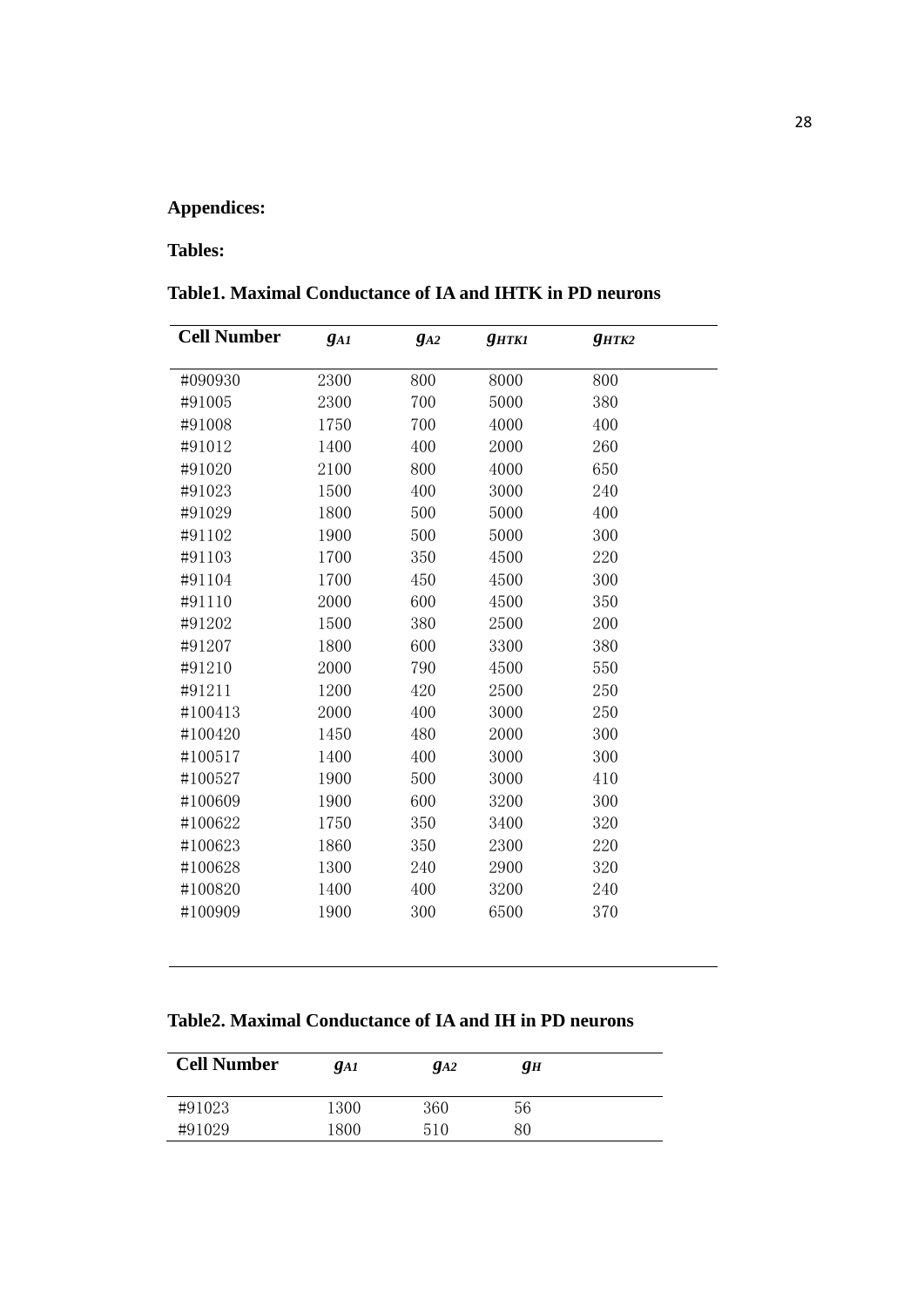| #91103  | 1700 | 380  | 65  |  |
|---------|------|------|-----|--|
| #91104  | 1700 | 420  | 70  |  |
| #91207  | 1800 | 600  | 95  |  |
| #91211  | 1200 | 460  | 78  |  |
| #100413 | 2000 | 480  | 80  |  |
| #100420 | 1450 | 540  | 90  |  |
| #100527 | 1900 | 680  | 120 |  |
| #100622 | 1750 | 370  | 60  |  |
| #100623 | 1860 | 500  | 110 |  |
| #100628 | 1300 | 390  | 69  |  |
| #100820 | 1350 | 400  | 70  |  |
| #120106 | 1800 | 500  | 90  |  |
| #120410 | 1400 | 500  | 70  |  |
| #120521 | 1700 | 400  | 68  |  |
| #120607 | 1400 | 320  | 68  |  |
| #120924 | 2800 | 800  | 380 |  |
| #120925 | 1900 | 500  | 120 |  |
| #121002 | 1900 | 550  | 110 |  |
| #121003 | 2300 | 480  | 170 |  |
| #121009 | 2200 | 510  | 150 |  |
| #121010 | 2900 | 630  | 230 |  |
| #121015 | 2000 | 400  | 79  |  |
| #121016 | 2900 | 1000 | 370 |  |
| #121017 | 2350 | 650  | 290 |  |

**Table3. Maximal Conductance of IHTK and IH in PD neurons**

| <b>Cell Number</b> | <b>g</b> HTK1 | QHTK2 | gн  |  |
|--------------------|---------------|-------|-----|--|
| #91023             | 3000          | 240   | 56  |  |
| #91029             | 5000          | 400   | 80  |  |
| #91103             | 4500          | 220   | 65  |  |
| #91104             | 4500          | 300   | 70  |  |
| #91207             | 3300          | 380   | 95  |  |
| #91211             | 2500          | 250   | 78  |  |
| #100413            | 3000          | 250   | 80  |  |
| #100420            | 2000          | 300   | 90  |  |
| #100527            | 3000          | 410   | 120 |  |
| #100622            | 3400          | 320   | 60  |  |
| #100623            | 2300          | 220   | 110 |  |
| #100628            | 2900          | 320   | 69  |  |
| #100820            | 3200          | 240   | 70  |  |
| #120106            | 2500          | 380   | 90  |  |
| #120410            | 2800          | 380   | 70  |  |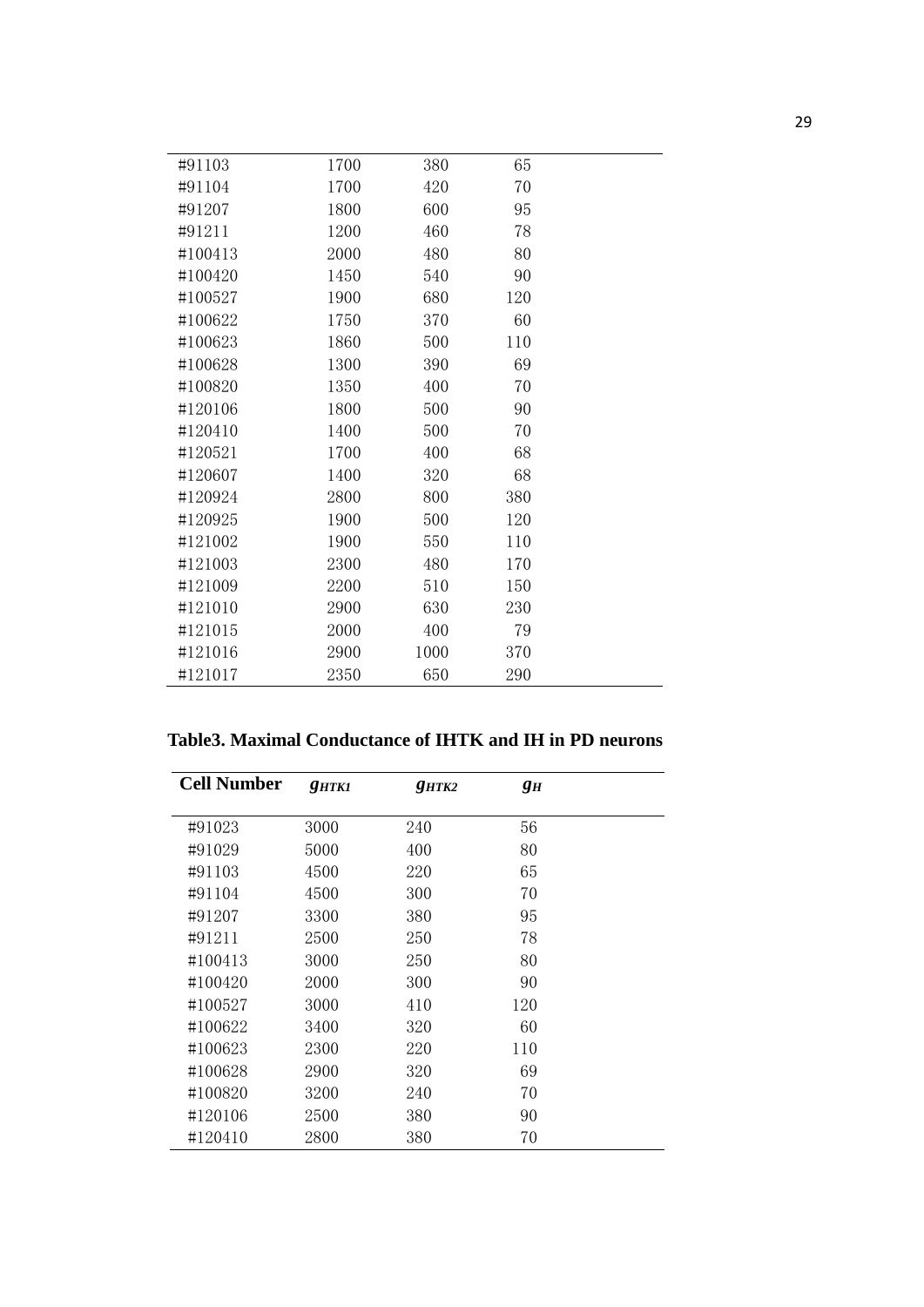| #120924 | 6000 | 1300 | 380 |  |
|---------|------|------|-----|--|
| #120925 | 3200 | 330  | 120 |  |
| #121002 | 2800 | 500  | 110 |  |
| #121003 | 3400 | 340  | 170 |  |
| #121009 | 3300 | 420  | 150 |  |
| #121010 | 3600 | 350  | 230 |  |
| #121015 | 2900 | 230  | 79  |  |
| #121016 | 5500 | 600  | 370 |  |
| #121017 | 3500 | 340  | 290 |  |
|         |      |      |     |  |

# **Table4. Maximal Conductance of Ikca and Id in PD neurons**

| <b>Cell Number</b> | $g_{KCa}$ | $g_{Kd}$ |  |
|--------------------|-----------|----------|--|
| 120924             | 5800      | 400      |  |
| 120925             | 2800      | 130      |  |
| 121002             | 2600      | 110      |  |
| 121003             | 2800      | 150      |  |
| 121008             | 3200      | 200      |  |
| 121010             | 3000      | 170      |  |
| 121016             | 4500      | 310      |  |

**Table5. Maximal Conductance of Ikca, Id and IH in PD neurons**

| <b>Cell Number</b> | $Q_{KCa}$ | $g_{Kd}$ | gн  |  |
|--------------------|-----------|----------|-----|--|
| #120925            | 2800      | 130      | 120 |  |
| #121002            | 2600      | 110      | 110 |  |
| #121003            | 2800      | 150      | 170 |  |
| #121010            | 3000      | 170      | 230 |  |
| #121016            | 4500      | 310      | 370 |  |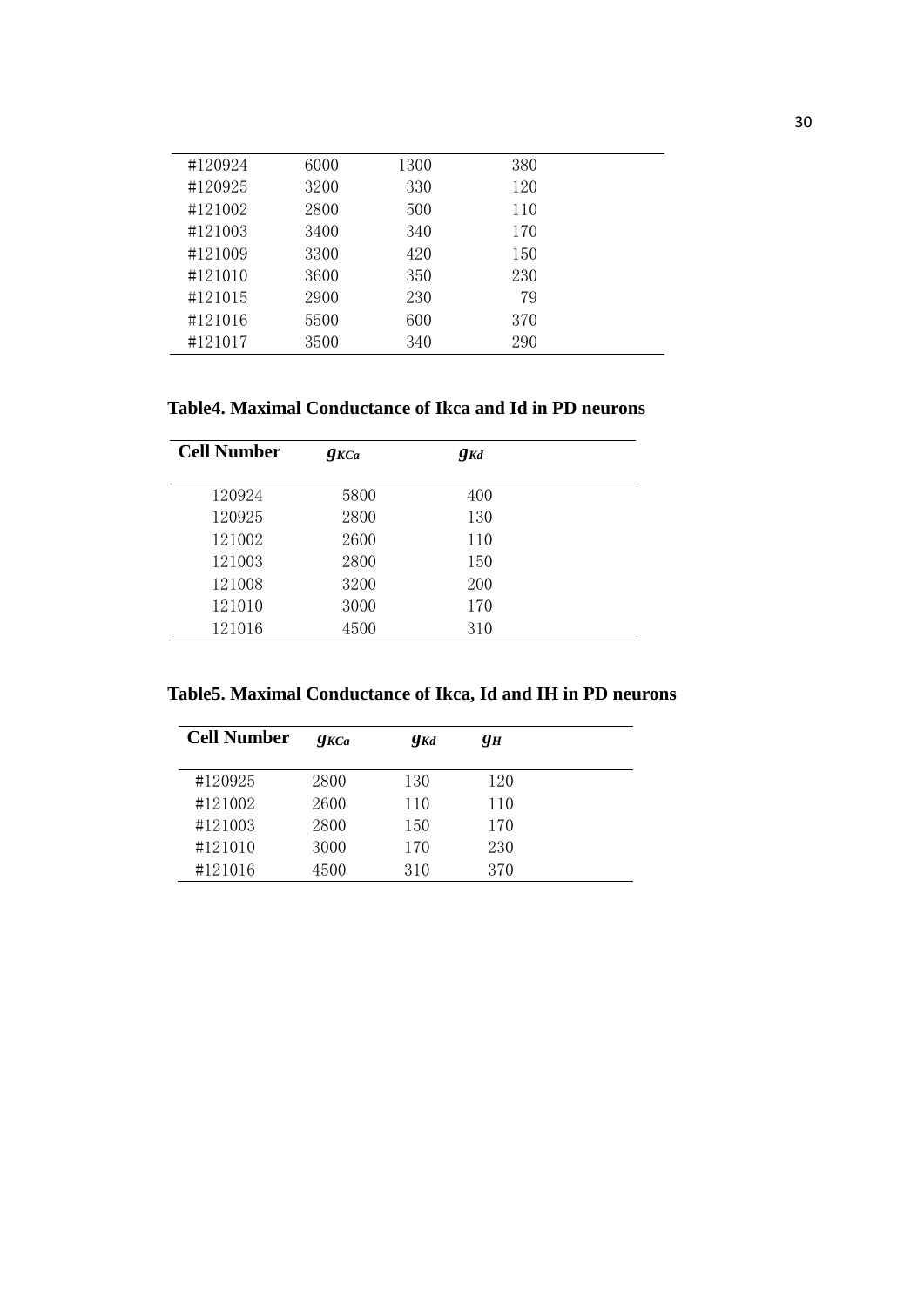#### **Reference:**

<span id="page-37-18"></span>Alkon DL, Shoukimas JJ, Heldman E (1982) Calcium-mediated decrease of a voltage-dependent potassium current. Biophysical journal 40:245-250.

<span id="page-37-9"></span>Allocco DJ, Kohane IS, Butte AJ (2004) Quantifying the relationship between co-expression, coregulation and gene function. BMC bioinformatics 5:18.

<span id="page-37-13"></span>Amendola J, Woodhouse A, Martin-Eauclaire MF, Goaillard JM (2012) Ca(2)(+)/cAMP-sensitive covariation of I(A) and I(H) voltage dependences tunes rebound firing in dopaminergic neurons. The Journal of neuroscience : the official journal of the Society for Neuroscience 32:2166-2181.

<span id="page-37-14"></span>An WF, Bowlby MR, Betty M, Cao J, Ling HP, Mendoza G, Hinson JW, Mattsson KI, Strassle BW, Trimmer JS, Rhodes KJ (2000) Modulation of A-type potassium channels by a family of calcium sensors. Nature 403:553-556.

<span id="page-37-15"></span>Anderson D, Mehaffey WH, Iftinca M, Rehak R, Engbers JD, Hameed S, Zamponi GW, Turner RW (2010) Regulation of neuronal activity by Cav3-Kv4 channel signaling complexes. Nature neuroscience 13:333- 337.

<span id="page-37-2"></span>Baro DJ, Levini RM, Kim MT, Willms AR, Lanning CC, Rodriguez HE, Harris-Warrick RM (1997) Quantitative single-cell-reverse transcription-PCR demonstrates that A-current magnitude varies as a linear function of shal gene expression in identified stomatogastric neurons. The Journal of neuroscience : the official journal of the Society for Neuroscience 17:6597-6610.

<span id="page-37-8"></span>Cobbett P, Legendre P, Mason WT (1989) Characterization of three types of potassium current in cultured neurones of rat supraoptic nucleus area. The Journal of physiology 410:443-462.

<span id="page-37-17"></span>Coetzee WA, Amarillo Y, Chiu J, Chow A, Lau D, McCormack T, Moreno H, Nadal MS, Ozaita A, Pountney D, Saganich M, Vega-Saenz de Miera E, Rudy B (1999) Molecular diversity of K+ channels. Annals of the New York Academy of Sciences 868:233-285.

<span id="page-37-7"></span>Connor JA, Stevens CF (1971) Voltage clamp studies of a transient outward membrane current in gastropod neural somata. The Journal of physiology 213:21-30.

<span id="page-37-4"></span>Cudmore RH, Turrigiano GG (2004) Long-term potentiation of intrinsic excitability in LV visual cortical neurons. Journal of neurophysiology 92:341-348.

<span id="page-37-6"></span>Cuello LG, Jogini V, Cortes DM, Pan AC, Gagnon DG, Dalmas O, Cordero-Morales JF, Chakrapani S, Roux B, Perozo E (2010) Structural basis for the coupling between activation and inactivation gates in  $K(+)$ channels. Nature 466:272-275.

<span id="page-37-3"></span>Desai NS, Rutherford LC, Turrigiano GG (1999) Plasticity in the intrinsic excitability of cortical pyramidal neurons. Nature neuroscience 2:515-520.

<span id="page-37-19"></span>Enyeart JJ, Mlinar B, Enyeart JA (1996) Adrenocorticotropic hormone and cAMP inhibit noninactivating K+ current in adrenocortical cells by an A-kinase-independent mechanism requiring ATP hydrolysis. The Journal of general physiology 108:251-264.

<span id="page-37-10"></span>Frank RA (2011) Endogenous ion channel complexes: the NMDA receptor. Biochemical Society transactions 39:707-718.

<span id="page-37-0"></span>Getting PA (1989) Emerging principles governing the operation of neural networks. Annual review of neuroscience 12:185-204.

<span id="page-37-16"></span>Gola M, Crest M (1993) Colocalization of active KCa channels and Ca2+ channels within Ca2+ domains in helix neurons. Neuron 10:689-699.

<span id="page-37-5"></span>Golowasch J, Marder E (1992) Ionic currents of the lateral pyloric neuron of the stomatogastric ganglion of the crab. Journal of neurophysiology 67:318-331.

<span id="page-37-1"></span>Graubard K, Hartline DK (1991) Voltage clamp analysis of intact stomatogastric neurons. Brain research 557:241-254.

<span id="page-37-12"></span>Haedo RJ, Golowasch J (2006) Ionic mechanism underlying recovery of rhythmic activity in adult isolated neurons. Journal of neurophysiology 96:1860-1876.

<span id="page-37-11"></span>Kaczmarek LK (2006) Non-conducting functions of voltage-gated ion channels. Nature reviews Neuroscience 7:761-771.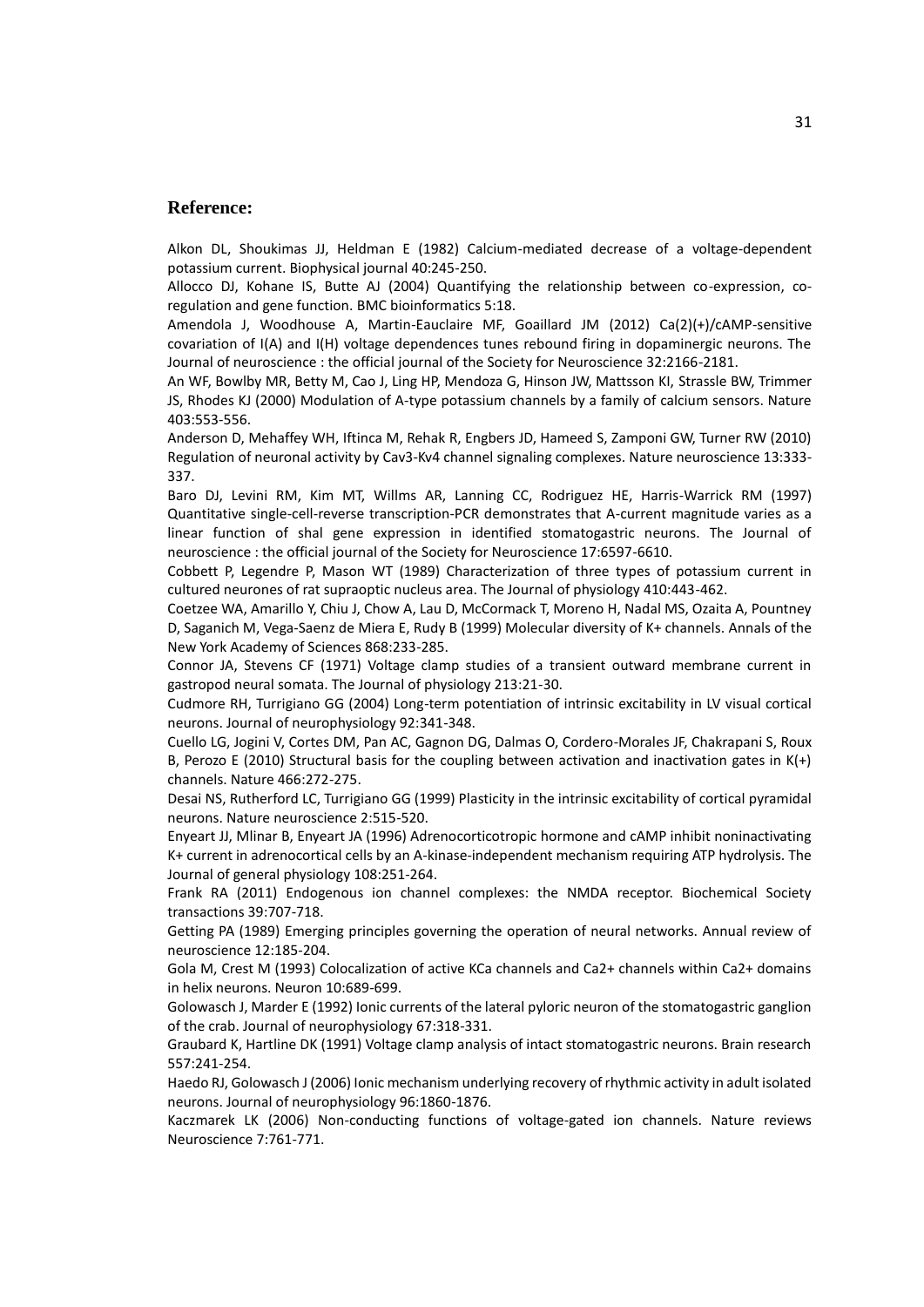<span id="page-38-6"></span><span id="page-38-1"></span>Khorkova O, Golowasch J (2007) Neuromodulators, not activity, control coordinated expression of ionic currents. The Journal of neuroscience : the official journal of the Society for Neuroscience 27:8709-8718. Kilman VL, Marder E (1996) Ultrastructure of the stomatogastric ganglion neuropil of the crab, Cancer borealis. The Journal of comparative neurology 374:362-375.

<span id="page-38-16"></span>Liss B, Franz O, Sewing S, Bruns R, Neuhoff H, Roeper J (2001) Tuning pacemaker frequency of individual dopaminergic neurons by Kv4.3L and KChip3.1 transcription. The EMBO journal 20:5715-5724.

<span id="page-38-8"></span>Loebrich S, Nedivi E (2009) The function of activity-regulated genes in the nervous system. Physiological reviews 89:1079-1103.

<span id="page-38-3"></span>Luther JA, Robie AA, Yarotsky J, Reina C, Marder E, Golowasch J (2003) Episodic bouts of activity accompany recovery of rhythmic output by a neuromodulator- and activity-deprived adult neural network. J Neurophysiol 90:2720-2730.

<span id="page-38-9"></span>MacLean JN, Zhang Y, Goeritz ML, Casey R, Oliva R, Guckenheimer J, Harris-Warrick RM (2005) Activityindependent coregulation of IA and Ih in rhythmically active neurons. Journal of neurophysiology 94:3601-3617.

<span id="page-38-5"></span>MacLean JN, Zhang Y, Johnson BR, Harris-Warrick RM (2003) Activity-independent homeostasis in rhythmically active neurons. Neuron 37:109-120.

<span id="page-38-20"></span>Marrion NV, Tavalin SJ (1998) Selective activation of Ca2+-activated K+ channels by co-localized Ca2+ channels in hippocampal neurons. Nature 395:900-905.

<span id="page-38-0"></span>Maynard DM, Dando MR (1974) The structure of the stomatogastric neuromuscular system in Callinectes sapidus, Homarus americanus and Panulirus argus (Decapoda Crustacea). Philosophical transactions of the Royal Society of London Series B, Biological sciences 268:161-220.

<span id="page-38-4"></span>McAnelly ML, Zakon HH (2000) Coregulation of voltage-dependent kinetics of Na(+) and K(+) currents in electric organ. The Journal of neuroscience : the official journal of the Society for Neuroscience 20:3408-3414.

<span id="page-38-18"></span>Monteggia LM, Eisch AJ, Tang MD, Kaczmarek LK, Nestler EJ (2000) Cloning and localization of the hyperpolarization-activated cyclic nucleotide-gated channel family in rat brain. Brain research Molecular brain research 81:129-139.

<span id="page-38-12"></span>Neher E (1971) Two fast transient current components during voltage clamp on snail neurons. The Journal of general physiology 58:36-53.

<span id="page-38-17"></span>Patel SP, Campbell DL, Strauss HC (2002) Elucidating KChIP effects on Kv4.3 inactivation and recovery kinetics with a minimal KChIP2 isoform. The Journal of physiology 545:5-11.

<span id="page-38-22"></span>Peng IF, Wu CF (2007) Drosophila cacophony channels: a major mediator of neuronal Ca2+ currents and a trigger for K+ channel homeostatic regulation. The Journal of neuroscience : the official journal of the Society for Neuroscience 27:1072-1081.

<span id="page-38-21"></span>Poulain C, Ferrus A, Mallart A (1994) Modulation of type A K+ current in Drosophila larval muscle by internal Ca2+; effects of the overexpression of frequenin. Pflugers Archiv : European journal of physiology 427:71-79.

<span id="page-38-13"></span>Ransdell JL, Nair SS, Schulz DJ (2012) Rapid homeostatic plasticity of intrinsic excitability in a central pattern generator network stabilizes functional neural network output. The Journal of neuroscience : the official journal of the Society for Neuroscience 32:9649-9658.

<span id="page-38-19"></span>Robitaille R, Garcia ML, Kaczorowski GJ, Charlton MP (1993) Functional colocalization of calcium and calcium-gated potassium channels in control of transmitter release. Neuron 11:645-655.

<span id="page-38-10"></span>Schulz DJ, Goaillard JM, Marder E (2006) Variable channel expression in identified single and electrically coupled neurons in different animals. Nature neuroscience 9:356-362.

<span id="page-38-11"></span>Schulz DJ, Goaillard JM, Marder EE (2007) Quantitative expression profiling of identified neurons reveals cell-specific constraints on highly variable levels of gene expression. Proceedings of the National Academy of Sciences of the United States of America 104:13187-13191.

<span id="page-38-2"></span>Selverston AI, Moulins M (1985) Oscillatory neural networks. Annual review of physiology 47:29-48.

<span id="page-38-15"></span>Shi G, Nakahira K, Hammond S, Rhodes KJ, Schechter LE, Trimmer JS (1996) Beta subunits promote K+ channel surface expression through effects early in biosynthesis. Neuron 16:843-852.

<span id="page-38-14"></span>Sutherland H, Bickmore WA (2009) Transcription factories: gene expression in unions? Nature reviews Genetics 10:457-466.

<span id="page-38-7"></span>Temporal S, Desai M, Khorkova O, Varghese G, Dai A, Schulz DJ, Golowasch J (2012) Neuromodulation